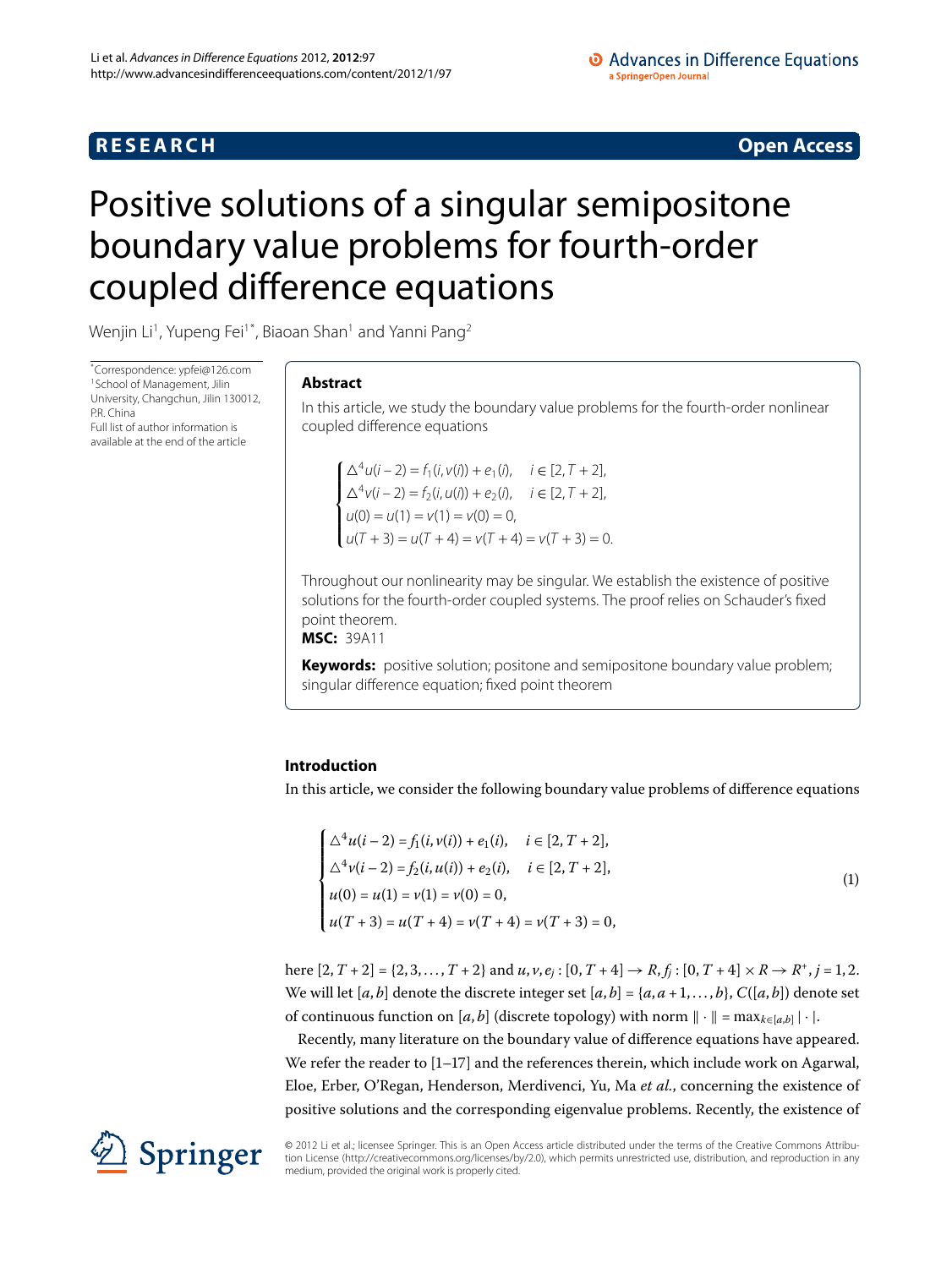positive solutions of fourth-order discrete boundary value problems have been studied by several authors, for examples, see  $[16-18]$  and the references therein.

The fourth-order boundary value problems of ordinary value problems have important application in various branches of pure and applied science. As in entrepreneurial network evolution studies, the research paradigm of 'U related to V' was always applied, while U or V was the measurement of the attitudes of the entrepreneurs who answered the questionnaire. According to cognitive psychology studies  $[19, 20]$  $[19, 20]$  $[19, 20]$  $[19, 20]$ , questionnaire shows the change of attitude, which is the fourth-order dependent of original signal. So whether this paradigm will lead to meaningful causal outcome, which is basically depended on difference equations.

The fourth-order boundary value problems of ordinary value problems have important application in various branches of pure and applied science. They arise in the mathematical modeling of viscoelastic and inelastic flows, deformation of beams and plate deflection theory  $[21-23]$  $[21-23]$ . For examples, the deformations of an elastic beam can be described by the boundary value problems of the fourth-order ordinary differential equations. There have been extensive studies on fourth-order boundary value problems with diverse boundary conditions via many methods, for example  $[24-27]$  $[24-27]$  and the references therein.

The remaining part of the article is organized as follows. In Section "Preliminaries", some preliminary results will be given. In the remaining sections, by employing a basic applica-tion of Schauder's fixed point theorem, we state and prove the existence results for [\(](#page-0-1)1). Our view point sheds some new light on problems with weak force potentials and prove that in some situations weak singularities may stimulate the existence of positive solutions.

### **Preliminaries**

In this section, we state the preliminary information that we need to prove the main results. From  $[4, 5]$  $[4, 5]$  $[4, 5]$ , we have the following lemma.

**Lemma 1**  $x(i)$  *is a solution of equation* 

$$
\begin{cases} \Delta^4 x (i - 2) = h(i), & i \in [2, T + 2], \\ x(0) = x(1) = x(T + 3) = x(T + 4) = 0 \end{cases}
$$
 (2)

*if only and if*

<span id="page-1-0"></span>
$$
x(i) = \sum_{j=2}^{T+2} G(i,j)h(j), \quad i \in [0, T+4],
$$
\n(3)

<span id="page-1-1"></span>*where*

$$
G(i,j) = \begin{cases} \frac{(T+4-i)^2(i-1)^2}{2} \left( \frac{i}{(T+3)^2} - \frac{(T+4+2i)(j-1)}{3(T+4)^3} \right), & 2 \leq j \leq i+1, \\ \frac{i^2(T+4-j)^2}{6} \left( \frac{(T+3-i)(T+4+2j)}{(T+4)^3} - \frac{T+4-j}{(T+3)^2} \right), & i+1 < s \leq T+2. \end{cases} \tag{4}
$$

**Lemma 2** *The Green's function*  $G(i, j)$  *defined by (4) have properties* 

$$
C_0 i^2 (T + 4 - i)^2 (j - 1)^2 (T + 4 - j)^2 \le G(i, j) \le (j - 1)^2 (T + 4 - j)^2,
$$
  

$$
G(i, j) \le i^2 (T + 4 - i)^2,
$$

*where*  $C_0 = \frac{1}{3(T+4)^7}$ .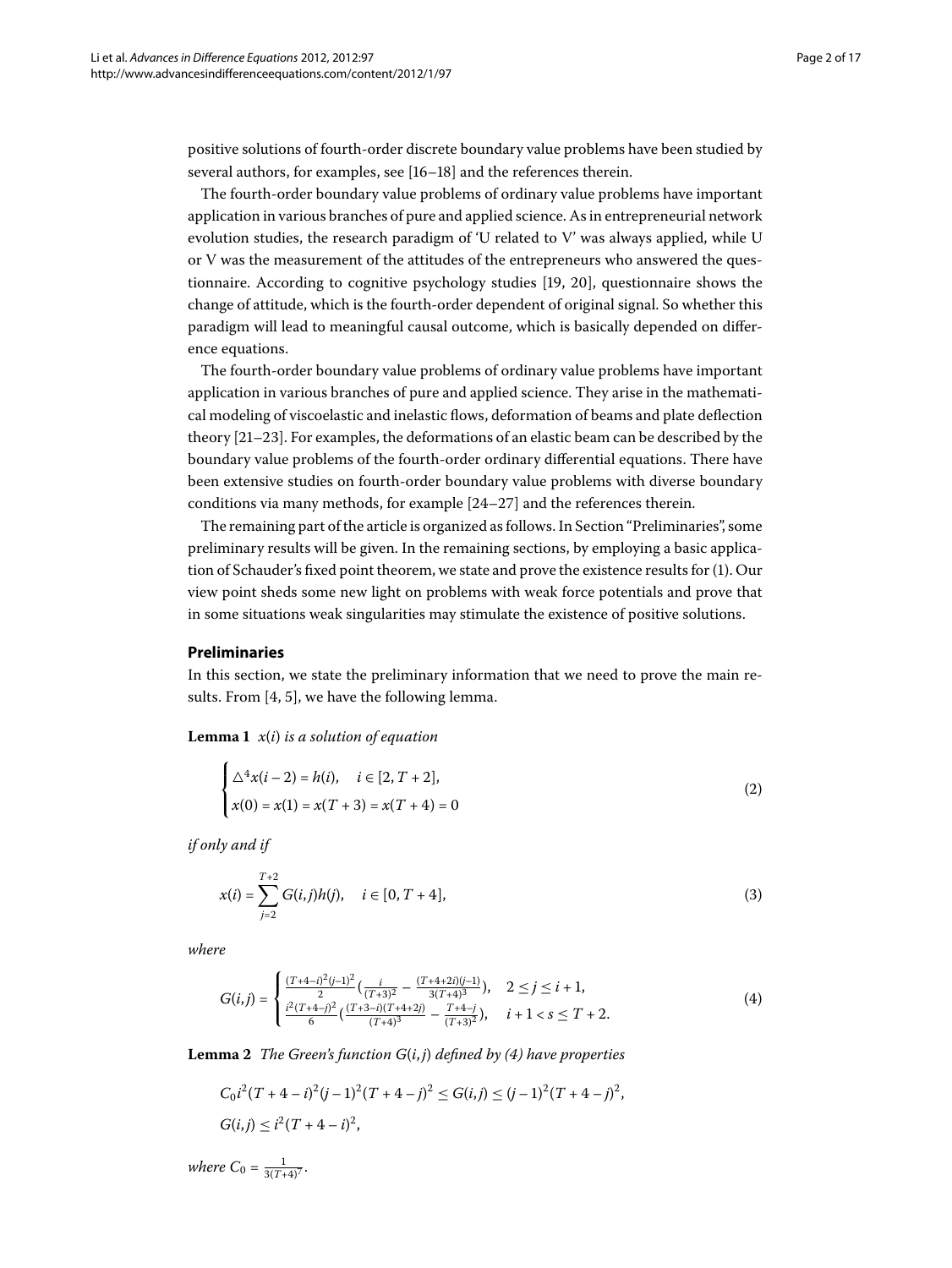For our constructions, we shall consider the Banach space  $E = C([0, T + 4])$  equipped with the standard norm  $||x|| = \max_{0 \le i \le T+4} |x(i)|$ ,  $x \in E$ . We define a cone  $P \subset E$  by

<span id="page-2-0"></span>
$$
P = \{x \in E | x(i) \ge C_0 i^2 (T + 4 - i)^2 ||x||, i \in [0, T + 4]\}.
$$

Define an operator  $A(u, v) = (A_1(u), A_2(v)) : P \times P \rightarrow E \times E$  by

$$
A_1u(i) = \sum_{j=2}^{T+2} G(i,j)(f_1(i,v(i)) + e_1(i)), \quad i \in [0, T+4], v \in P,
$$
  
\n
$$
A_2v(i) = \sum_{j=2}^{T+2} G(i,j)(f_2(i,u(i)) + e_2(i)), \quad i \in [0, T+4], u \in P.
$$
\n(5)

Notice from (5) and Lemma 2 that, for  $u \in P$ , we have

$$
A_1u(i) = \sum_{j=2}^{T+2} G(i,j) (f_1(i,v(i)) + e_1(i)) \leq \sum_{j=2}^{T+2} (j-1)^2 (T+4-j)^2 (f_1(i,v(i)) + e_1(i)),
$$
  
\n
$$
A_2v(i) = \sum_{j=2}^{T+2} G(i,j) (f_2(i,u(i)) + e_2(i)) \leq \sum_{j=2}^{T+2} (j-1)^2 (T+4-j)^2 (f_2(i,u(i)) + e_2(i)),
$$

then  $||A_1v|| \le \sum_{j=2}^{T+2} (j-1)^2 (T+4-j)^2 (f_1(i, v(i)) + e_1(i))$  and  $||A_2u|| \le \sum_{j=2}^{T+2} (j-1)^2 (T+4-j)^2 (f_1(i, v(i)) + e_1(i))$  $j)^2(f_2(i, u(i)) + e_2(i)).$ 

On the other hand, we have

$$
A_1u(i) \ge C_0i^2(T+4-i)^2 \sum_{j=2}^{T+2} (j-1)^2(T+4-j)^2 \big(f_1(i,\nu(i)) + e_1(i)\big)
$$
  
\n
$$
\ge C_0i^2(T+4-i)^2 ||A_1u||,
$$
  
\n
$$
A_2v(i) \ge C_0i^2(T+4-i)^2 \sum_{j=2}^{T+2} (j-1)^2(T+4-j)^2 \big(f_2(i,u(i)) + e_2(i)\big)
$$
  
\n
$$
\ge C_0i^2(T+4-i)^2 ||A_2v||.
$$

Thus,  $A(P \times P) \subset P \times P$ . In addition, standard arguments show that *A* is completely continuous.

Now, we define the function  $\gamma_k : E \to E$  by

$$
\gamma_k(i) = \sum_{j=2}^{T+2} \frac{G(i,j)}{i^2(T+4-i)^2} e_k(j), \quad i \in [0, T+4], k = 1, 2,
$$

which is the unique solution of

$$
\begin{cases}\n\Delta^4 x(i-2) = e_k(i), & i \in [2, T+2], \\
x(0) = x(1) = x(T+3) = x(T+4) = 0.\n\end{cases}
$$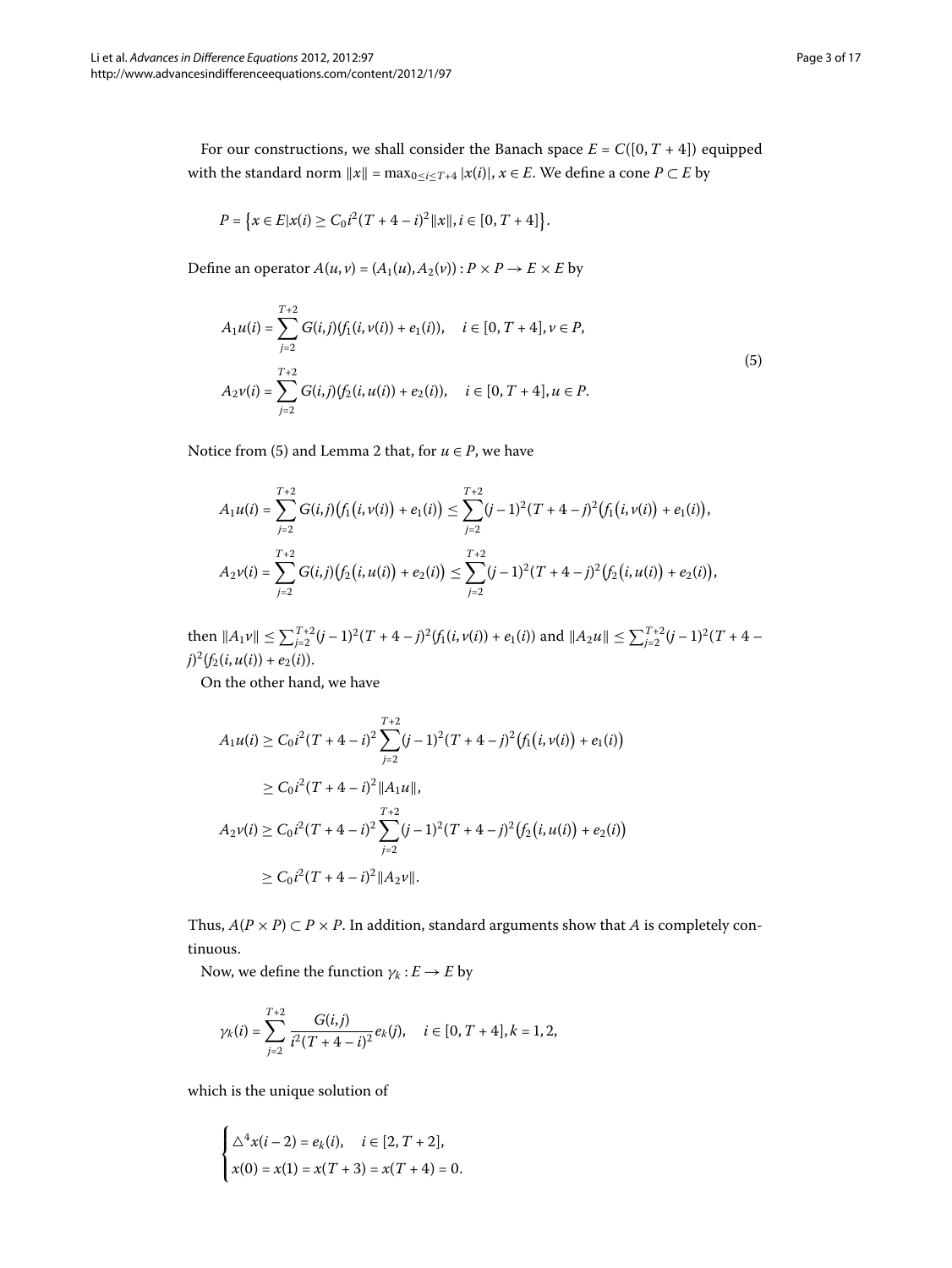<span id="page-3-0"></span>
$$
\gamma_{k^*} = \min_{k,i} \gamma_k(i), \qquad \gamma_k^* = \max_{k,i} \gamma_k(i).
$$

**The case**  $\gamma_{1*} \geq 0$ ,  $\gamma_{2*} \geq 0$ **Theorem 1** Assume that there exists  $b_k > 0$ ,  $\hat{b}_k > 0$  and  $0 < \alpha_k < 1$  such that

$$
0 \le \frac{\hat{b}_k(i)}{x^{\alpha_k}} \le f_k(i,x) \le \frac{b_k(i)}{x^{\alpha_k}}, \quad \text{for all } x > 0, i \in [2, T + 2], k = 1, 2. \tag{H}
$$

*If*  $\gamma_{1^*} \geq 0$ ,  $\gamma_{2^*} \geq 0$ , then there exists a positive solution of (1[\)](#page-0-1).

*Proof* A solution of (1[\)](#page-0-1) is just a fixed point of the completely continuous map  $A(x, y) =$  $(A_1x, A_2y)$  $(A_1x, A_2y)$ :  $P \times P \rightarrow P \times P$ , from (5) we have

$$
(A_1u)(t) = \sum_{j=2}^{T+2} G(i,j) f_1(i, v(i)) + \gamma_1(i),
$$
  

$$
(A_2v)(t) = \sum_{j=2}^{T+2} G(i,j) f_2(i, u(i)) + \gamma_2(i).
$$

By a direct application of Schauder's fixed point theorem, the proof is finished if we prove that *A* maps the closed convex set defined as

$$
K = \{(u, v) \in P \times P : r_1 i^2 (T + 4 - i)^2 \le u(i) \le R_1 i^2 (T + 4 - i)^2,
$$
  

$$
r_2 i^2 (T + 4 - i)^2 \le v(i) \le R_2 i^2 (T + 4 - i)^2, i \in [0, T + 4]\},
$$

into itself, where  $R_1 > r_1 > 0$ ,  $R_2 > r_2 > 0$  are positive constants to be fixed properly. For convenience, we introduce the following notations

$$
\beta_k(i) = \sum_{j=2}^{T+2} \frac{G(i,j)}{i^2 (T+4-i)^2} b_k(j), \qquad \hat{\beta}_k(i) = \sum_{j=2}^{T+2} \frac{G(i,j)}{i^2 (T+4-i)^2} \hat{b}_k(j), \quad k = 1, 2.
$$

Given  $(u, v) \in K$ , by the nonnegative sign of *G* and  $f_k$ ,  $k = 1, 2$ , we have

$$
(A_1u)(i) = i^2(T + 4 - i)^2 \sum_{j=2}^{T+2} \frac{G(i,j)}{i^2(T + 4 - i)^2} f_1(j, v(j)) + \gamma_1(i)
$$
  
\n
$$
\geq i^2(T + 4 - i)^2 \sum_{j=2}^{T+2} \frac{G(i,j)}{i^2(T + 4 - i)^2} \frac{\hat{b}_1(j)}{v^{\alpha_1}(j)} + i^2(T + 4 - i)^2 \gamma_1.
$$
  
\n
$$
\geq i^2(T + 4 - i)^2 \sum_{j=2}^{T+2} \frac{G(i,j)}{i^2(T + 4 - i)^2} \frac{\hat{b}_1(j)}{R_2^{\alpha_1}}
$$
  
\n
$$
\geq i^2(T + 4 - i)^2 \hat{\beta}_1 \cdot \frac{1}{R_2^{\alpha_1}}.
$$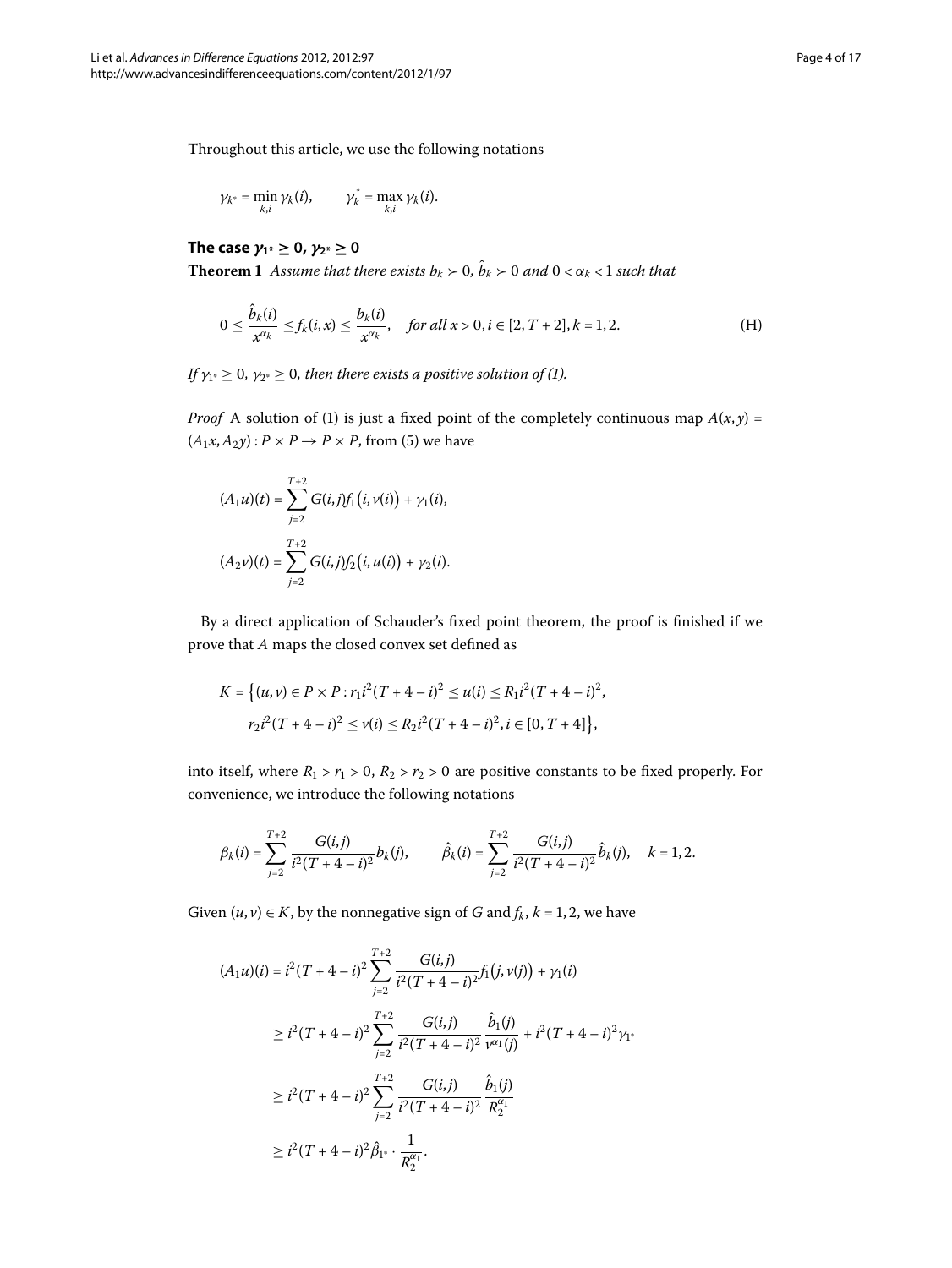Note for every  $(u, v) \in K$ 

$$
(A_1u)(i) = i^2(T + 4 - i)^2 \sum_{j=2}^{T+2} \frac{G(i,j)}{i^2(T + 4 - i)^2} f_1(j, v(j)) + \gamma_1(i)
$$
  

$$
\leq i^2(T + 4 - i)^2 \sum_{j=2}^{T+2} \frac{G(i,j)}{i^2(T + 4 - i)^2} \frac{b_1(j)}{v^{\alpha_1}(j)} + i^2(T + 4 - i)^2 \gamma_1^*
$$
  

$$
\leq i^2(T + 4 - i)^2 \sum_{j=2}^{T+2} \frac{G(i,j)}{i^2(T + 4 - i)^2} \frac{b_1(j)}{r_2^{\alpha_1}} + i^2(T + 4 - i)^2 \gamma_1^*
$$
  

$$
\leq i^2(T + 4 - i)^2 \left(\beta_1^* \cdot \frac{1}{r_2^{\alpha_1}} + \gamma_1^*\right).
$$

Similarly, by the same strategy, we have

$$
(A_2 v)(i) = i^2 (T + 4 - i)^2 \sum_{j=2}^{T+2} \frac{G(i,j)}{i^2 (T + 4 - i)^2} f_2(j, u(j)) + \gamma_2(i)
$$
  
\n
$$
\geq i^2 (T + 4 - i)^2 \sum_{j=2}^{T+2} \frac{G(i,j)}{i^2 (T + 4 - i)^2} \frac{\hat{b}_2(j)}{u^{\alpha_2}(j)} + i^2 (T + 4 - i)^2 \gamma_2.
$$
  
\n
$$
\geq i^2 (T + 4 - i)^2 \sum_{j=2}^{T+2} \frac{G(i,j)}{i^2 (T + 4 - i)^2} \frac{\hat{b}_2(j)}{R_1^{\alpha_2}}
$$
  
\n
$$
\geq i^2 (T + 4 - i)^2 \hat{\beta}_2 \cdot \frac{1}{R_1^{\alpha_2}},
$$
  
\n
$$
(A_2 v)(i) = i^2 (T + 4 - i)^2 \sum_{j=2}^{T+2} \frac{G(i,j)}{i^2 (T + 4 - i)^2} f_2(j, u(j)) + \gamma_2(i)
$$
  
\n
$$
\leq i^2 (T + 4 - i)^2 \sum_{j=2}^{T+2} \frac{G(i,j)}{i^2 (T + 4 - i)^2} \frac{b_2(j)}{u^{\alpha_2}(j)} + i^2 (T + 4 - i)^2 \gamma_2^*
$$
  
\n
$$
\leq i^2 (T + 4 - i)^2 \sum_{j=2}^{T+2} \frac{G(i,j)}{i^2 (T + 4 - i)^2} \frac{b_2(j)}{r_1^{\alpha_2}} + i^2 (T + 4 - i)^2 \gamma_2^*
$$
  
\n
$$
\leq i^2 (T + 4 - i)^2 \left(\beta_2^* \cdot \frac{1}{r_1^{\alpha_2}} + \gamma_2^* \right).
$$

Thus  $(A_1u, A_2v) \in K$  if  $r_1, r_2, R_1$  and  $R_2$  are chosen so that

$$
\hat{\beta}_{1^*} \cdot \frac{1}{R_2^{\alpha_1}} \ge r_1, \qquad \beta_1^* \cdot \frac{1}{r_2^{\alpha_1}} + \gamma_1^* \le R_1,
$$
  

$$
\hat{\beta}_{2^*} \cdot \frac{1}{R_1^{\alpha_2}} \ge r_2, \qquad \beta_2^* \cdot \frac{1}{r_1^{\alpha_2}} + \gamma_2^* \le R_2.
$$

Note that  $\hat{\beta}_{i^*}, \beta_{i^*} > 0$  and taking  $R = R_1 = R_2$ ,  $r = r_1 = r_2$ ,  $r = \frac{1}{R}$ , it is sufficient to find  $R > 1$ such that

$$
\hat{\beta}_{1^*}\cdot R^{1-\alpha_1}\geq 1, \qquad \beta_1^*\cdot R^{\alpha_1}+\gamma_1^*\leq R,
$$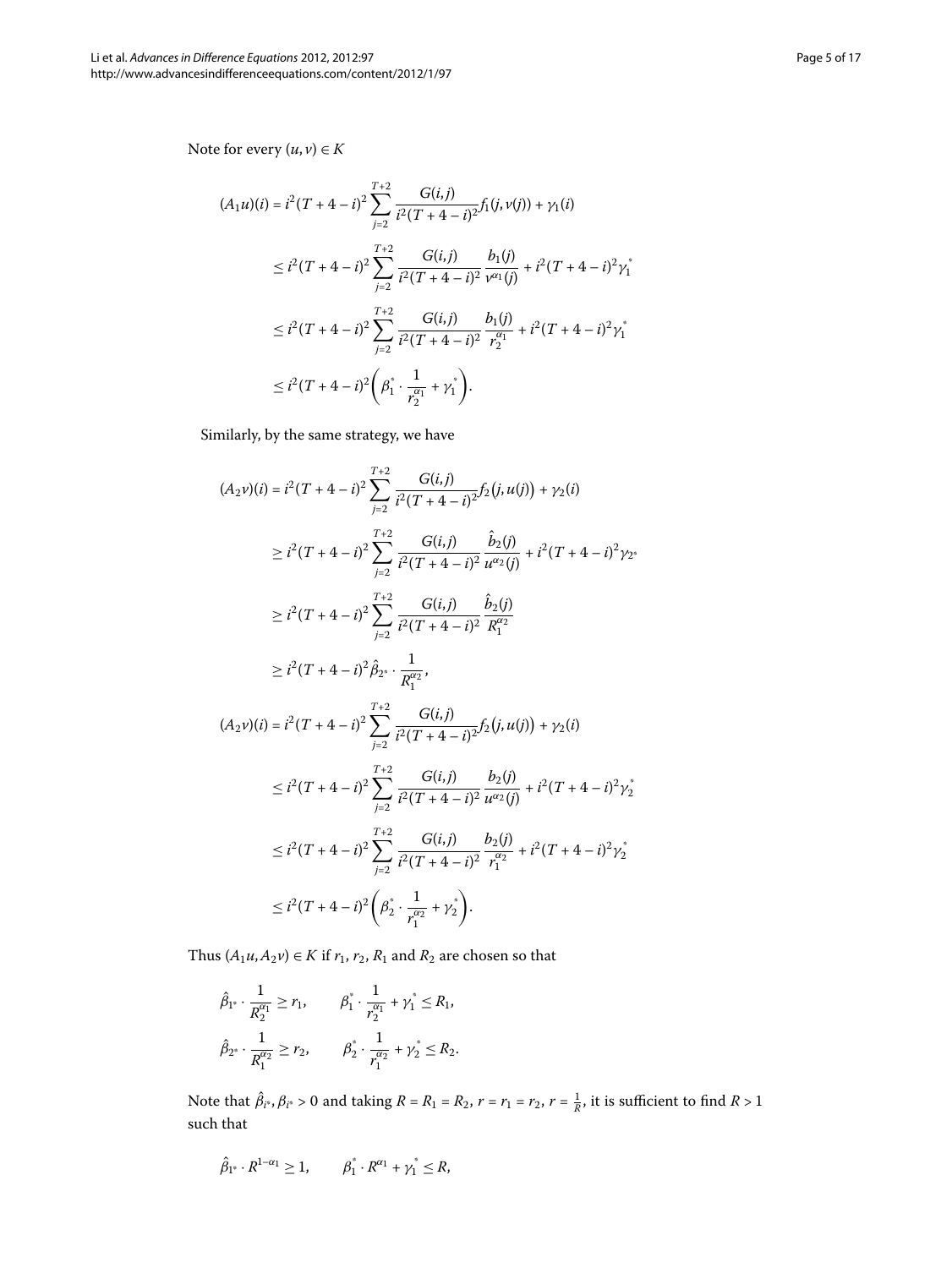$$
\hat{\beta}_{2^*} \cdot R^{1-\alpha_2} \ge 1, \qquad \beta_2^* \cdot R^{\alpha_2} + \gamma_2^* \le R
$$

and these inequalities hold for *R* big enough because  $\alpha_i$  < 1. The proof is complete.  $\Box$ 

# **The case** *γ* **\* <sup>1</sup> ≤ 0,** *γ* **\* <sup>2</sup> ≤ 0**

The aim of this section is to show that the presence of a weak singular nonlinearity makes it possible to find positive solutions if  $\gamma_1^* \leq 0$ ,  $\gamma_2^* \leq 0$ .

**Theorem 2** Assume that there exist  $b_k$ ,  $\hat{b}_k > 0$  and  $0 < \alpha_k < 1$ , such that (*H*) is satisfied. If  $\gamma_1^* \leq 0, \gamma_2^* \leq 0$ , and

<span id="page-5-1"></span>
$$
\gamma_{1^*} \ge \left[ \alpha_1 \alpha_2 \cdot \frac{\hat{\beta}_{1^*}}{(\beta_2^*)^{\alpha_1}} \right]^{\frac{1}{1-\alpha_1 \alpha_2}} \left( 1 - \frac{1}{\alpha_1 \alpha_2} \right),
$$
  

$$
\gamma_{2^*} \ge \left[ \alpha_1 \alpha_2 \cdot \frac{\hat{\beta}_{2^*}}{(\beta_1^*)^{\alpha_2}} \right]^{\frac{1}{1-\alpha_1 \alpha_2}} \left( 1 - \frac{1}{\alpha_1 \alpha_2} \right),
$$
 (6)

<span id="page-5-2"></span>*then there exists a positive solution of (1).* 

<span id="page-5-0"></span>*Proof* We follow the same strategy and notation as in the proof of ahead theorem. In this case, to prove that  $A: K \to K$ , it is sufficient to find  $0 < r_1 < R_1$ ,  $0 < r_2 < R_2$  such that

$$
\frac{\hat{\beta}_{1^*}}{R_2^{\alpha_1}} + \gamma_{1^*} \ge r_1, \qquad \frac{\beta_1^*}{r_2^{\alpha_1}} \le R_1,\tag{7}
$$

$$
\frac{\hat{\beta}_{2^*}}{R_1^{\alpha_2}} + \gamma_{2^*} \ge r_2, \qquad \frac{\beta_2^*}{r_1^{\alpha_2}} \le R_2.
$$
\n(8)

If we fix  $R_1 = \frac{\beta_1^*}{r_2^{a_1}}$ ,  $R_2 = \frac{\beta_2^*}{r_1^{a_2}}$ , then the first inequality of (8[\)](#page-5-0) holds if  $r_2$  satisfies

$$
\hat{\beta}_{2^*}(\beta_1^*)^{-\alpha_2}r_2^{\alpha_1\alpha_2}+\gamma_{2^*}\geq r_2,
$$

or equivalently

$$
\gamma_{2^*} \ge g(r_2) := r_2 - \frac{\hat{\beta}_{2^*}}{(\beta_1^*)^{\alpha_2}} r_2^{\alpha_1 \alpha_2}.
$$

The function  $g(r_2)$  possesses a minimum at

$$
r_{20}:=\left[\alpha_1\alpha_2\cdot\frac{\hat\beta_{2^*}}{(\beta_1^*)^{\alpha_2}}\right]^{\frac{1}{1-\alpha_1\alpha_2}}.
$$

Taking  $r_2 = r_{20}$ , then (6) holds if

$$
\gamma_{2^*} \ge g(r_{20}) = \left[\alpha_1\alpha_2 \cdot \frac{\hat{\beta}_{2^*}}{(\hat{\beta_1})^{\alpha_2}}\right]^{\frac{1}{1-\alpha_1\alpha_2}} \left(1 - \frac{1}{\alpha_1\alpha_2}\right).
$$

Similarly,

$$
\gamma_{1^*} \geq h(r_1) := r_1 - \frac{\hat{\beta}_{1^*}}{(\hat{\beta}_2^*)^{\alpha_1}} r_1^{\alpha_1 \alpha_2},
$$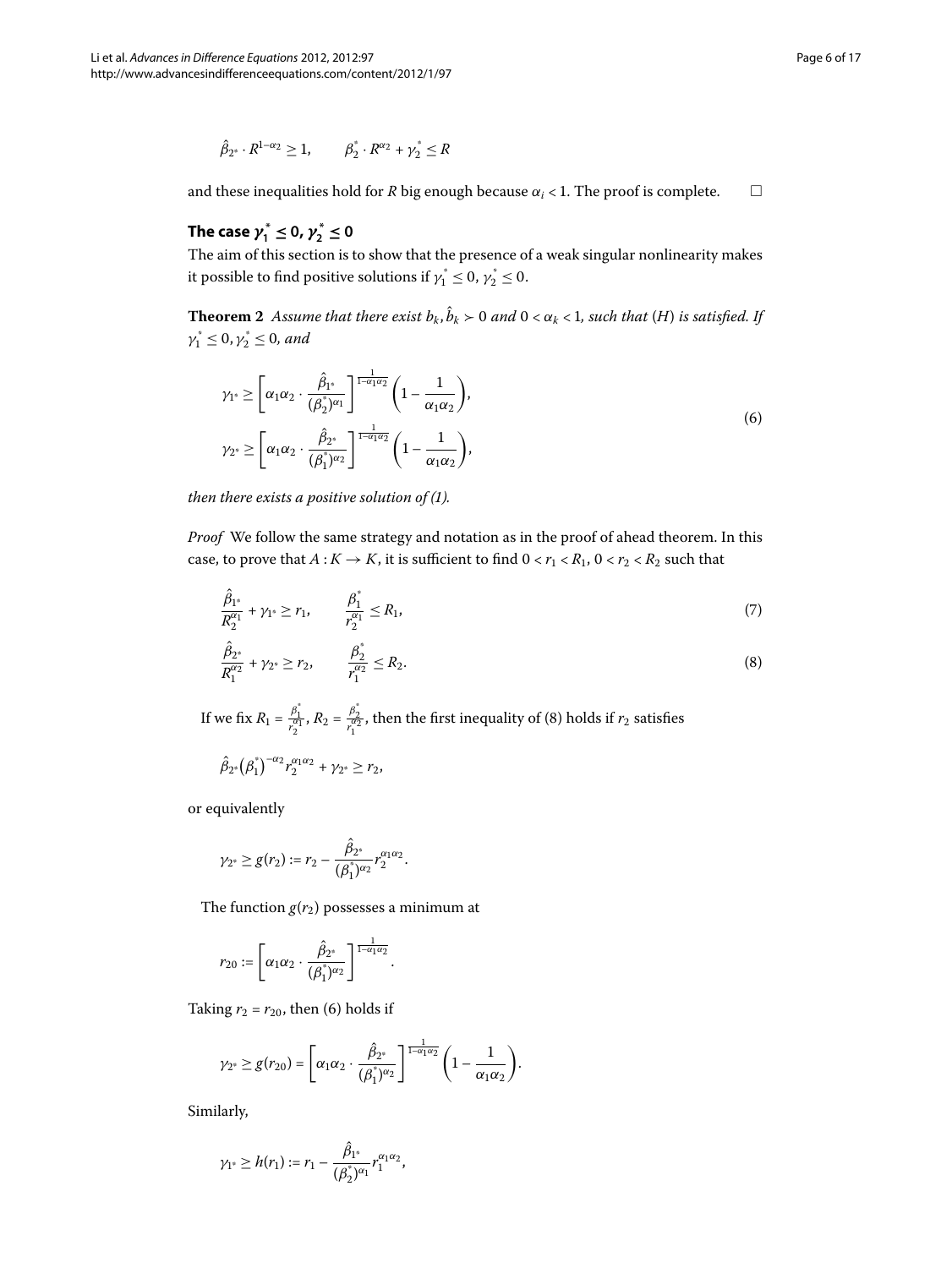*h*(*r*) possesses a minimum at

$$
\begin{aligned} &r_{10}:=\left[\alpha_1\alpha_2\cdot\frac{\hat{\beta}_{1^*}}{(\beta_2^*)^{\alpha_1}}\right]^{\frac{1}{1-\alpha_1\alpha_2}},\\ &\gamma_{1^*}\geq \left[\alpha_1\alpha_2\cdot\frac{\hat{\beta}_{1^*}}{(\beta_2^*)^{\alpha_1}}\right]^{\frac{1}{1-\alpha_1\alpha_2}}\left(1-\frac{1}{\alpha_1\alpha_2}\right). \end{aligned}
$$

Taking  $r_1 = r_{10}$ ,  $r_2 = r_{20}$ , then the first inequalities in [\(](#page-5-0)7) and (8) hold if  $\gamma_{1*} \ge g(r_1)$  and  $\gamma_{2^*} \geq g(r_2)$ , which are just condition (6). The second inequalities hold directly from the choice of  $R_1$  and  $R_2$ , so it remains to prove that  $R_1 = \frac{\beta_1^*}{r_{20}^{\alpha_1}} > r_{10}$ ,  $R_2 = \frac{\beta_2^*}{r_{10}^{\alpha_2}} > r_{20}$ . This is easily verified through elementary computations:

$$
R_{1} = \frac{\beta_{1}^{*}}{r_{20}^{\alpha_{1}}} = \frac{\beta_{1}^{*}}{\{[\alpha_{1}\alpha_{2} \cdot \frac{\hat{\beta}_{2^{*}}}{(\beta_{1}^{*})^{\alpha_{2}}}\}^{\frac{1}{1-\alpha_{1}\alpha_{2}}}\}^{\alpha_{1}}}
$$
\n
$$
= \frac{\beta_{1}^{*}}{[\alpha_{1}\alpha_{2} \cdot \frac{\hat{\beta}_{2^{*}}}{(\beta_{1}^{*})^{\alpha_{2}}}\}^{\frac{\alpha_{1}}{1-\alpha_{1}\alpha_{2}}}} = \frac{(\beta_{1}^{*})^{1+\frac{\alpha_{1}\alpha_{2}}{1-\alpha_{1}\alpha_{2}}}}{(\alpha_{1}\alpha_{2} \cdot \hat{\beta}_{2^{*}})^{\frac{\alpha_{1}}{1-\alpha_{1}\alpha_{2}}}}
$$
\n
$$
= \frac{(\beta_{1}^{*})^{\frac{1}{1-\alpha_{1}\alpha_{2}}}}{[(\alpha_{1}\alpha_{2} \cdot \hat{\beta}_{2^{*}})^{\alpha_{1}}]^{\frac{1}{1-\alpha_{1}\alpha_{2}}}} = \left[\frac{\beta_{1}^{*}}{(\alpha_{1}\alpha_{2} \cdot \hat{\beta}_{2^{*}})^{\alpha_{1}}}\right]^{\frac{1}{1-\alpha_{1}\alpha_{2}}}
$$
\n
$$
= \left[\frac{1}{(\alpha_{1}\alpha_{2})^{\alpha_{1}}} \cdot \frac{\beta_{1}^{*}}{(\hat{\beta}_{2^{*}})^{\alpha_{1}}}\right]^{\frac{1}{1-\alpha_{1}\alpha_{2}}} > \left[\alpha_{1}\alpha_{2} \cdot \frac{\hat{\beta}_{1^{*}}}{(\hat{\beta}_{2}^{*})^{\alpha_{1}}}\right]^{\frac{1}{1-\alpha_{1}\alpha_{2}}} = r_{10},
$$

since  $\hat{\beta}_{k^*} \leq \beta_k^*$ ,  $k = 1, 2$ . Similarly, we have  $R_2 > r_{20}$ . The proof is complete.

**The case**  $\gamma_1 * \ge 0$ ,  $\gamma_2^* \le 0$  ( $\gamma_1^* \le 0$ ,  $\gamma_{2^*} \ge 0$ ) **Theorem 3** Assume [\(H](#page-3-0)) is satisfied. If  $\gamma_{1^*} \geq 0$ ,  $\gamma_2^* \leq 0$  and

$$
\gamma_{2^*} \ge r_{21} - \hat{\beta}_{2^*} \cdot \frac{r_{21}^{\alpha_1 \alpha_2}}{(\beta_1^* + \gamma_1^* r_{21}^{\alpha_1})^{\alpha_2}},\tag{9}
$$

*where*  $0 < r_{21} < +\infty$  *is a unique positive solution of the equation* 

$$
r_2^{1-\alpha_1\alpha_2}(\beta_1^* + \gamma_1^* \cdot r_2^{\alpha_1})^{1+\alpha_2} = \alpha_1\alpha_2\beta_1^*\hat{\beta}_{2^*},
$$

<span id="page-6-1"></span><span id="page-6-0"></span>*then there exists a positive solution of (1).* 

*Proof* In this case, to prove that  $A: K \to K$ , it is sufficient to find  $r_1 < R_1$ ,  $r_2 < R_2$  such that

$$
\frac{\hat{\beta}_{1^*}}{R_2^{\alpha_1}} \ge r_1, \qquad \frac{\beta_2^*}{r_1^{\alpha_2}} \le R_2.
$$
\n(10)

$$
\frac{\hat{\beta}_{2^*}}{R_1^{\alpha_2}} + \gamma_{2^*} \ge r_2, \qquad \frac{\beta_1^*}{r_2^{\alpha_1}} + \gamma_1^* \le R_1.
$$
\n(11)

<span id="page-6-2"></span> $\Box$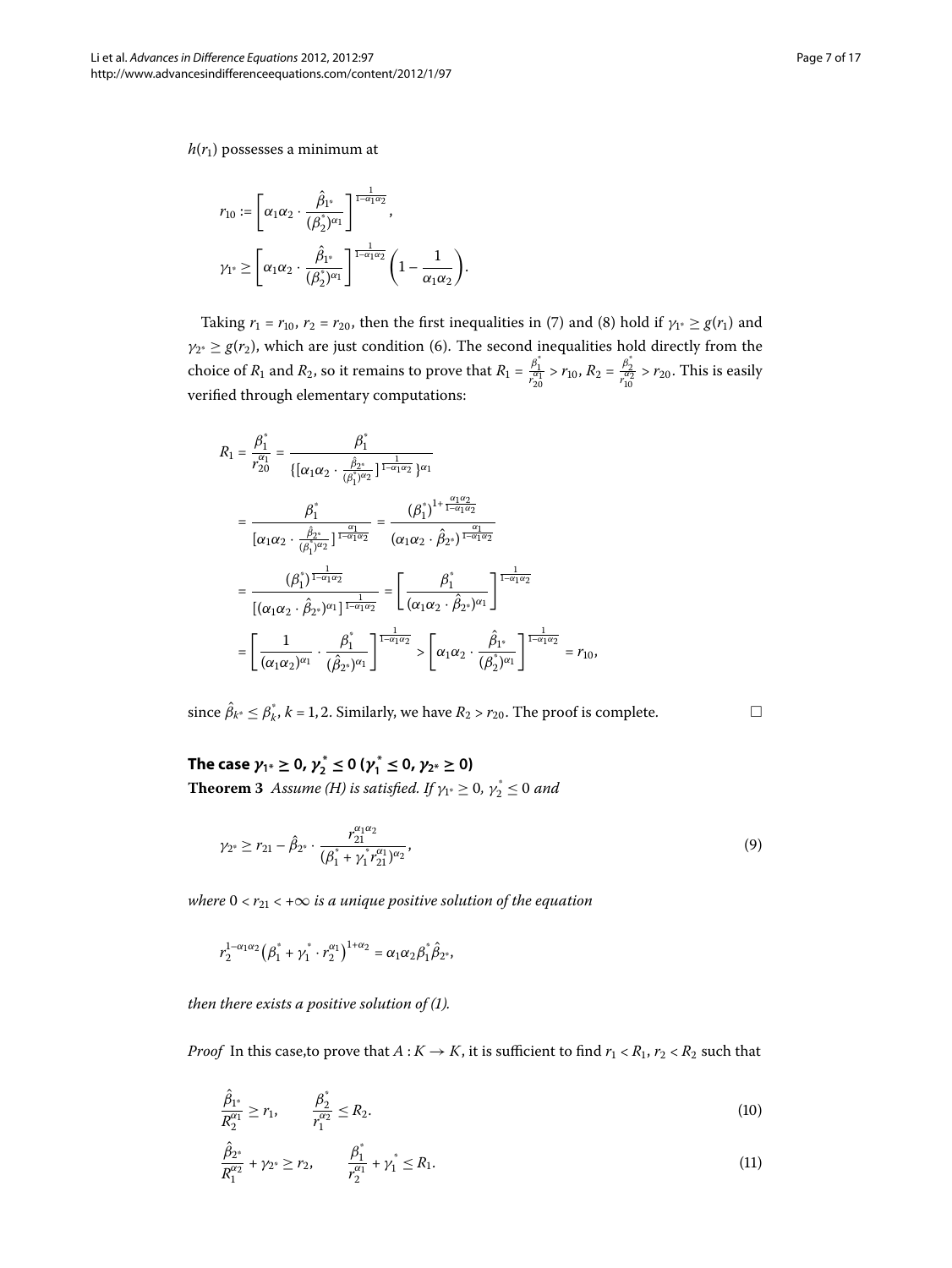If we fix 
$$
R_2 = \frac{\beta_2^2}{r_1^{\alpha_2}}
$$
, then the first inequality of (10) holds if  $r_1$  satisfies

<span id="page-7-0"></span>
$$
\frac{\hat{\beta}_{1^*}}{(\beta_2^*)^{\alpha_1}} \cdot r_1^{\alpha_1\alpha_2} \ge r_1,
$$

or equivalently

$$
0 < r_1 \le \left[ \frac{\hat{\beta}_{1^*}}{(\beta_2^*)^{\alpha_1}} \right]^{\frac{1}{1-\alpha_1 \alpha_2}}. \tag{12}
$$

If we chose  $r_1 > 0$  small enough, then (12) holds, and  $R_2$  is big enough.

If we fix  $R_1 = \frac{\beta_1^*}{r_2^{\alpha_1}} + \gamma_1^*$  then the first inequality of (11[\)](#page-6-1) holds if  $r_2$  satisfies

$$
\begin{aligned} \gamma_{2^*} &\geq r_2 - \frac{\hat{\beta}_{2^*}}{R_1^{\alpha_2}} \\ &= r_2 - \hat{\beta}_{2^*} \cdot \frac{1}{(\frac{\beta_1^*}{r_2^{\alpha_1}} + \gamma_1^*)^{\alpha_2}} \\ &= r_2 - \hat{\beta}_{2^*} \cdot \frac{1}{(\frac{\beta_1^* + \gamma_1^* \cdot r_2^{\alpha_1}}{r_2^{\alpha_1}})^{\alpha_2}} \\ &= r_2 - \hat{\beta}_{2^*} \cdot \frac{r_2^{\alpha_1 \alpha_2}}{(\beta_1^* + \gamma_1^* \cdot r_2^{\alpha_1})^{\alpha_2}}, \end{aligned}
$$

or equivalently

$$
\gamma_{2^*} \ge f(r_2) := r_2 - \hat{\beta}_{2^*} \cdot \frac{r_2^{\alpha_1 \alpha_2}}{(\beta_1^* + \gamma_1^* \cdot r_2^{\alpha_1})^{\alpha_2}}.
$$

According to

$$
f'(r_2) = 1 - \hat{\beta}_{2^*} \cdot \frac{1}{(\beta_1^* + \gamma_1^* \cdot r_2^{\alpha_1})^{2\alpha_2}} \cdot \left[ \alpha_1 \alpha_2 r_2^{\alpha_1 \alpha_2 - 1} (\beta_1^* + \gamma_1^* \cdot r_2^{\alpha_1})^{\alpha_2} \right. - r_2^{\alpha_1 \alpha_2} \alpha_2 (\beta_1^* + \gamma_1^* \cdot r_2^{\alpha_1})^{\alpha_2 - 1} \alpha_1 \gamma_1^* r_2^{\alpha_1 - 1} \bigg] = 1 - \frac{\hat{\beta}_{2^*} \alpha_1 \alpha_2 r_2^{\alpha_1 \alpha_2 - 1}}{(\beta_1^* + \gamma_1^* \cdot r_2^{\alpha_1})^{\alpha_2}} \left[ 1 - \frac{r_2^{\alpha_1} \gamma_1^*}{\beta_1^* + \gamma_1^* \cdot r_2^{\alpha_1}} \right] = 1 - \alpha_1 \alpha_2 \beta_1^* \hat{\beta}_{2^*} r_2^{\alpha_1 \alpha_2 - 1} (\beta_1^* + \gamma_1^* \cdot r_2^{\alpha_1})^{-1 - \alpha_2},
$$

we have  $f'(0) = -\infty$ ,  $f'(+\infty) = 1$ , then there exists  $r_{21}$  such that  $f'(r_{21}) = 0$ , and

$$
f''(r_2) = -\Big[\alpha_1\alpha_2\beta_1^*\hat{\beta}_{2^*}(\alpha_1\alpha_2 - 1)r_2^{\alpha_1\alpha_2-2}(\beta_1^* + \gamma_1^* \cdot r_2^{\alpha_1})^{-1-\alpha_2} + \alpha_1\alpha_2\beta_1^*\hat{\beta}_{2^*}r_2^{\alpha_1\alpha_2-1}(-1-\alpha_2)(\beta_1^* + \gamma_1^* \cdot r_2^{\alpha_1})^{-2-\alpha_2}\gamma_1^*\alpha_1r_2^{\alpha_1-1}\Big] > 0.
$$

Then the function *f* (*r*<sub>2</sub>) possesses a minimum at *r*<sub>21</sub>, *i.e.*, *f* (*r*<sub>21</sub>) = min<sub>*r*<sub>2</sub> $\epsilon$ (0,+∞)</sub>*f* (*r*<sub>2</sub>). Note  $f'(r_{21}) = 0$ , then we have

$$
1-\alpha_1\alpha_2\beta_1^*\hat{\beta}_{2^*}r_{21}^{\alpha_1\alpha_2-1}\big(\beta_1^*+\gamma_1^*\cdot r_{21}^{\alpha_1}\big)^{-1-\alpha_2}=0,
$$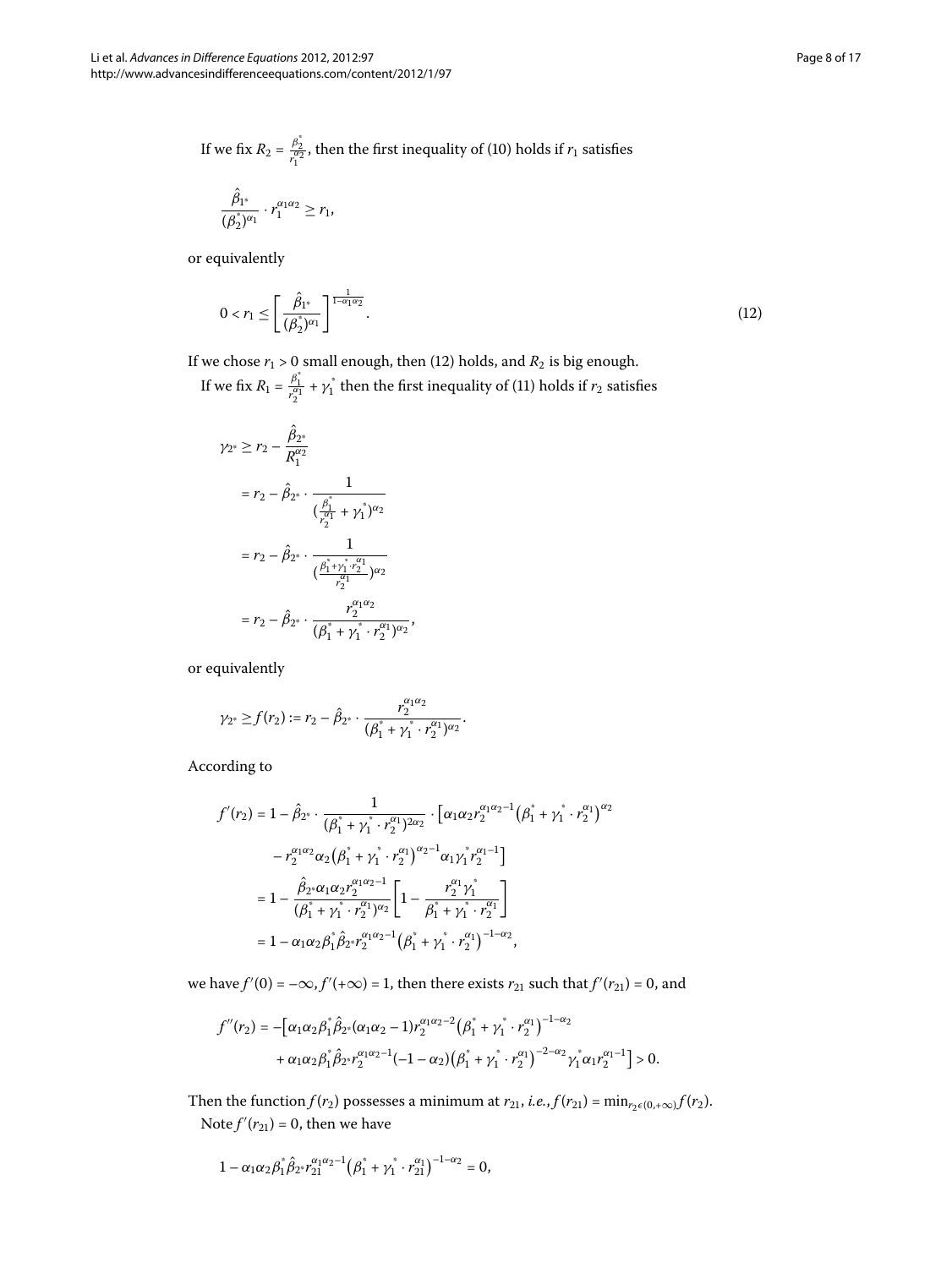or equivalently,

$$
r_{21}^{1-\alpha_1\alpha_2}(\beta_1^* + \gamma_1^* \cdot r_{21}^{\alpha_1})^{1+\alpha_2} = \alpha_1\alpha_2\beta_1^*\hat{\beta}_{2^*}.
$$

Taking  $r_2 = r_{21}$ , then the first inequality in [\(](#page-6-1)11) holds if  $\gamma_{2^*} \ge f(r_{21})$ , which is just condi-tion (9[\)](#page-6-2). The second inequality holds directly by the choice of  $R_2$ , and it would remain to prove that  $r_{21} < R_2$  and  $r_{10} < R_1$ . These inequalities hold for  $R_2$  big enough and  $r_1$  small enough. The proof is complete.  $\Box$ 

Similarly, we have the following theorem.

**Theorem 4** Assume [\(H\)](#page-3-0) are satisfied. If  $\gamma_1^* \leq 0$ ,  $\gamma_{2^*} \geq 0$  and

$$
\gamma_{1^*} \geq r_{11} - \hat{\beta}_{1^*} \cdot \frac{r_{11}^{\alpha_1\alpha_2}}{(\beta_2^* + \gamma_2^* r_{11}^{\alpha_2})^{\alpha_1}},
$$

*where*  $0 < r_{11} < +\infty$  *is a unique positive solution of the equation* 

$$
r_1^{1-\alpha_1\alpha_2}\big(\beta_2^*+\gamma_2^*\cdot r_1^{\alpha_2}\big)^{1+\alpha_1}=\alpha_1\alpha_2\beta_2^*\hat{\beta}_{1^*},
$$

<span id="page-8-2"></span>*then there exists a positive solution of (1).* 

## <span id="page-8-3"></span>**1The case**  $\gamma_{1^*} < 0 < \gamma_1^*$ ,  $\gamma_{2^*} < 0 < \gamma_2^*$

**Theorem 5** Assume [\(H](#page-3-0)) is satisfied. If  $\gamma_{1^*} < 0 < \gamma_1^*$ ,  $\gamma_{2^*} < 0 < \gamma_2^*$  and

$$
\gamma_{1^*} \ge r_{10} - \hat{\beta}_{1^*} \cdot \frac{r_{10}^{\alpha_1 \alpha_2}}{(\beta_2^* + \gamma_2^* r_{10}^{\alpha_2})^{\alpha_1}},\tag{13}
$$

$$
\gamma_{2^*} \ge r_{20} - \hat{\beta}_{2^*} \cdot \frac{r_{20}^{\alpha_1 \alpha_2}}{(\beta_1^* + \gamma_1^* r_{20}^{\alpha_1})^{\alpha_2}},\tag{14}
$$

*where*  $0 < r_{10} < +\infty$  *is a unique positive solution of the equation* 

$$
r_1^{1-\alpha_1\alpha_2}\big(\beta_2^*+\gamma_2^*\cdot r_1^{\alpha_2}\big)^{1+\alpha_1}=\alpha_1\alpha_2\beta_2^*\hat{\beta}_{1^*},
$$

*and*  $0 < r_{20} < +\infty$  *is a unique positive solution of the equation* 

$$
r_2^{1-\alpha_1\alpha_2}(\beta_1^* + \gamma_1^* \cdot r_2^{\alpha_1})^{1+\alpha_2} = \alpha_1\alpha_2\beta_1^*\hat{\beta}_{2^*},
$$

<span id="page-8-0"></span>*then there exists a positive solution of (1).* 

<span id="page-8-1"></span>*Proof* We follow the same strategy and notation as in the proof of ahead theorem. In this case, to prove that  $A: K \to K$ , it is sufficient to find  $r_1 < R_1$ ,  $r_2 < R_2$  such that

$$
\frac{\hat{\beta}_{1^*}}{R_2^{\alpha_1}} + \gamma_{1^*} \ge r_1, \qquad \frac{\beta_1^*}{r_2^{\alpha_1}} + \gamma_1^* \le R_1,\tag{15}
$$

$$
\frac{\hat{\beta}_{2^*}}{R_1^{\alpha_2}} + \gamma_{2^*} \ge r_2, \qquad \frac{\beta_2^*}{r_1^{\alpha_2}} + \gamma_2^* \le R_2.
$$
\n(16)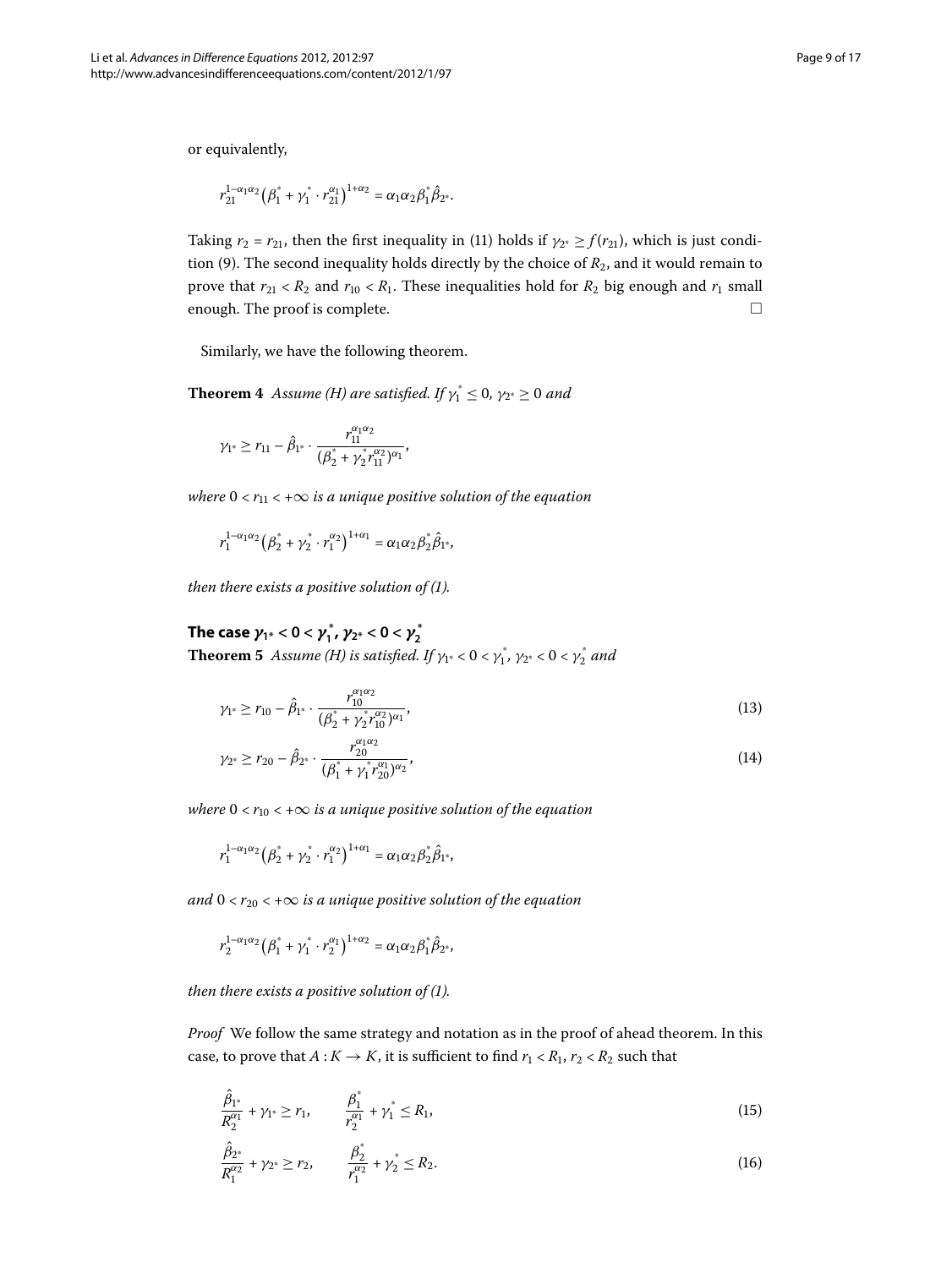If we fix 
$$
R_1 = \frac{\beta_1^*}{r_2^{\alpha_1}} + \gamma_1^*, R_2 = \frac{\beta_2^*}{r_1^{\alpha_2}} + \gamma_2^*
$$
, then the first inequality of (15) holds if  $r_2$  satisfies

$$
\gamma_{2^*} \ge g(r_2) := r_2 - \hat{\beta}_{2^*} \cdot \frac{r_2^{\alpha_1 \alpha_2}}{(\beta_1^* + \gamma_1^* \cdot r_2^{\alpha_1})^{\alpha_2}}.
$$

According to

$$
g'(r_2) = 1 - \hat{\beta}_{2^*} \cdot \frac{1}{(\beta_1^* + \gamma_1^* \cdot r_2^{\alpha_1})^{2\alpha_2}} \cdot \left[ \alpha_1 \alpha_2 r_2^{\alpha_1 \alpha_2 - 1} (\beta_1^* + \gamma_1^* \cdot r_2^{\alpha_1})^{\alpha_2} \right]
$$

$$
- r_2^{\alpha_1 \alpha_2} \alpha_2 (\beta_1^* + \gamma_1^* \cdot r_2^{\alpha_1})^{\alpha_2 - 1} \alpha_1 \gamma_1^* r_2^{\alpha_1 - 1} \right]
$$

$$
= 1 - \frac{\hat{\beta}_{2^*} \alpha_1 \alpha_2 r_2^{\alpha_1 \alpha_2 - 1}}{(\beta_1^* + \gamma_1^* \cdot r_2^{\alpha_1})^{\alpha_2}} \left[ 1 - \frac{r_2^{\alpha_1} \gamma_1^*}{\beta_1^* + \gamma_1^* \cdot r_2^{\alpha_1}} \right]
$$

$$
= 1 - \alpha_1 \alpha_2 \beta_1^* \hat{\beta}_{2^*} r_2^{\alpha_1 \alpha_2 - 1} (\beta_1^* + \gamma_1^* \cdot r_2^{\alpha_1})^{-1 - \alpha_2},
$$

we have  $g'(0) = -\infty$ ,  $g'(+\infty) = 1$ , then there exists  $r_{20}$  such that  $g'(r_{20}) = 0$ , and

$$
g''(r_2) = -\Big[\alpha_1\alpha_2\beta_1^*\hat{\beta}_{2^*}(\alpha_1\alpha_2 - 1)r_2^{\alpha_1\alpha_2-2}\big(\beta_1^* + \gamma_1^*\cdot r_2^{\alpha_1}\big)^{-1-\alpha_2} \\ + \alpha_1\alpha_2\beta_1^*\hat{\beta}_{2^*}r_2^{\alpha_1\alpha_2-1}(-1-\alpha_2)\big(\beta_1^* + \gamma_1^*\cdot r_2^{\alpha_1}\big)^{-2-\alpha_2}\gamma_1^*\alpha_1r_2^{\alpha_1-1}\Big] > 0.
$$

Then the function *g*(*r*<sub>2</sub>) possesses a minimum at *r*<sub>20</sub>, *i.e.*, *g*(*r*<sub>20</sub>) = min<sub>*r*<sub>2</sub> $\epsilon$ (0,+∞) *g*(*r*<sub>2</sub>).</sub> Note  $g'(r_{20}) = 0$ , then we have

$$
1-\alpha_1\alpha_2\beta_1^*\hat{\beta}_{2^*}r_{21}^{\alpha_1\alpha_2-1}\big(\beta_1^*+\gamma_1^*\cdot r_{21}^{\alpha_1}\big)^{-1-\alpha_2}=0,
$$

or equivalently,

$$
r_{20}^{1-\alpha_1\alpha_2}\big(\beta_1^*+\gamma_1^*\cdot r_{20}^{\alpha_1}\big)^{1+\alpha_2} = \alpha_1\alpha_2\beta_1^*\hat{\beta}_{2^*}.
$$

Similarly,

$$
\gamma_1 \geq g(r_1) := r_1 - \hat{\beta}_{1^*} \cdot \frac{r_1^{\alpha_1 \alpha_2}}{(\beta_2^* + \gamma_2^* \cdot r_1^{\alpha_2})^{\alpha_1}}.
$$

 $g(r_{10}) = \min_{r_1 \in (0, +\infty)} g(r_1)$ , and

$$
r_{10}^{1-\alpha_1\alpha_2}(\beta_2^* + \gamma_2^* \cdot r_{10}^{\alpha_2})^{1+\alpha_1} = \alpha_1\alpha_2\beta_2^*\hat{\beta}_{1^*}.
$$

Taking  $r_1 = r_{10}$  and  $r_2 = r_{20}$ , then the first inequality in (15[\)](#page-8-1) and (16) hold if  $\gamma_1 \ge g(r_{10})$ ,  $\gamma_{2^*} \geq g(r_{20})$  $\gamma_{2^*} \geq g(r_{20})$  $\gamma_{2^*} \geq g(r_{20})$ , which are just condition (13) and (14). The second inequalities hold directly by the choice of  $R_1$  and  $R_2$ , and it would remain to prove that  $r_{10} < R_1$  and  $r_{20} < R_2$ . This is easily verified through elementary computations.

$$
R_1 = \frac{\beta_1^*}{r_{20}^{\alpha_1}} + \gamma_1^*
$$
  
= 
$$
\frac{\beta_1^* + \gamma_1^* \cdot r_{20}^{\alpha_1}}{r_{20}^{\alpha_1}}
$$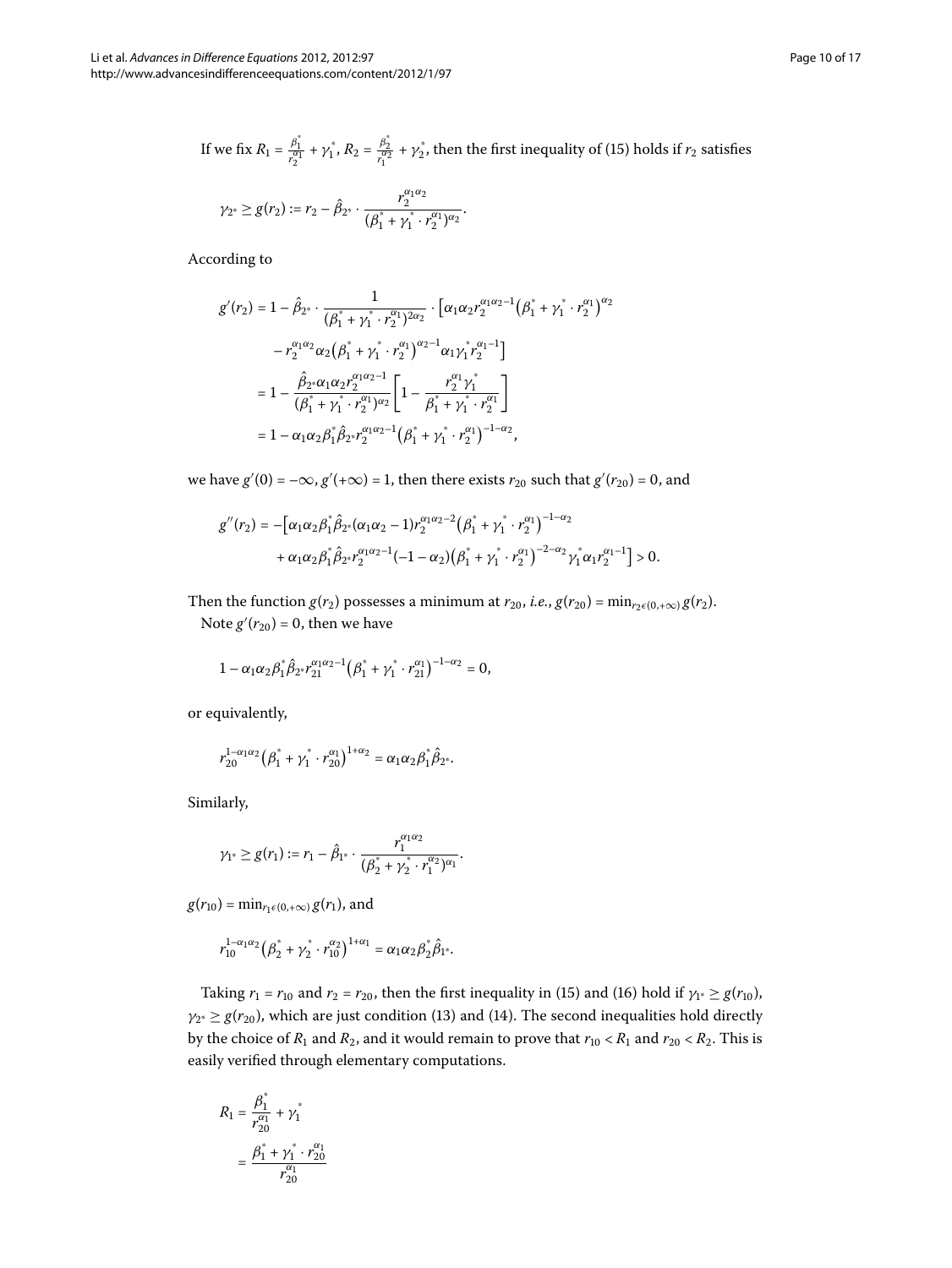$$
= \frac{(\alpha_1\alpha_2\beta_1^*\hat{\beta}_{2^*})^{\frac{1}{1+\alpha_2}}\cdot r_{20}^{\frac{\alpha_1\alpha_2-1}{1+\alpha_2}}}{r_{20}^{\alpha_1}}}{r_{20}^{\alpha_1}} = (\alpha_1\alpha_2\beta_1^*\hat{\beta}_{2^*})^{\frac{1}{1+\alpha_2}}\cdot r_{20}^{-\frac{1+\alpha_1}{1+\alpha_2}}.
$$

The proof is the same as that in  $R_1$ ,  $R_2 = (\alpha_1 \alpha_2 \beta_2^* \hat{\beta}_{1^*})^{\frac{1}{1+\alpha_1}} \cdot r_1^{\frac{1+\alpha_2}{1+\alpha_1}}$ . Next, we will prove  $r_{10} < R_1$ ,  $r_{20} < R_2$ , or equivalently,

$$
\begin{array}{l} r_{10}r_{20}^{\frac{1+\alpha_{1}}{1+\alpha_{2}}}<\left(\alpha_{1}\alpha_{2}\beta_{1}^{\ast}\hat{\beta}_{2^{\ast}}\right)^{\frac{1}{1+\alpha_{2}}},\\ r_{20}r_{10}^{\frac{1+\alpha_{2}}{1+\alpha_{1}}}<\left(\alpha_{1}\alpha_{2}\beta_{2}^{\ast}\hat{\beta}_{1^{\ast}}\right)^{\frac{1}{1+\alpha_{1}}}.\end{array}
$$

Namely,

$$
r_{10}^{1+\alpha_2}r_{20}^{1+\alpha_1} < \alpha_1\alpha_2\beta_1^*\hat{\beta}_{2^*}, r_{20}^{1+\alpha_1}r_{10}^{1+\alpha_2} < \alpha_1\alpha_2\beta_2^*\hat{\beta}_{1^*}.
$$

On the other hand,

$$
r_{20}^{1-\alpha_1\alpha_2}(\beta_1^*)^{1+\alpha_2} \leq \alpha_1\alpha_2\beta_1^*\hat{\beta}_{2^*}.
$$

Then

$$
r_{20}\leq \left(\alpha_1\alpha_2\big(\beta_1^*\big)^{-\alpha_2}\hat{\beta}_{2^*}\right)^{\frac{1}{1-\alpha_1\alpha_2}}.
$$

Similarly

$$
r_{10} \leq \left(\alpha_1 \alpha_2 \left(\beta_2^*\right)^{-\alpha_1} \hat{\beta}_{1^*}\right)^{\frac{1}{1-\alpha_1\alpha_2}}.
$$

By  $(13)$  $(13)$  and  $(14)$ ,

$$
r_{10}^{1+\alpha_2}r_{20}^{1+\alpha_1}\leq \left(\alpha_1\alpha_2\left(\beta_2^*\right)^{-\alpha_1}\hat{\beta}_{1^*}\right)^{\frac{1+\alpha_2}{1-\alpha_1\alpha_2}}\left(\alpha_1\alpha_2\left(\beta_1^*\right)^{-\alpha_2}\hat{\beta}_{2^*}\right)^{\frac{1+\alpha_1}{1-\alpha_1\alpha_2}}.
$$

Now if we can prove

$$
\big(\alpha_1\alpha_2\big(\boldsymbol{\beta}_2^*\big)^{-\alpha_1}\hat{\beta}_{1^*}\big)^{\frac{1+\alpha_2}{1-\alpha_1\alpha_2}}\big(\alpha_1\alpha_2\big(\boldsymbol{\beta}_1^*\big)^{-\alpha_2}\hat{\beta}_{2^*}\big)^{\frac{1+\alpha_1}{1-\alpha_1\alpha_2}}<\alpha_1\alpha_2\boldsymbol{\beta}_1^*\hat{\beta}_{2^*}
$$

then

$$
r_{10}^{1+\alpha_2}r_{20}^{1+\alpha_1}<\alpha_1\alpha_2\beta_1^*\hat{\beta}_{2^*}.
$$

In fact,

$$
(\alpha_1\alpha_2)^{\frac{2+\alpha_2+\alpha_1-1}{1-\alpha_1\alpha_2}}\cdot \left(\frac{\hat{\beta}_{1^*}}{\beta_1^*}\right)^{\frac{1+\alpha_2}{1-\alpha_1\alpha_2}}\cdot \left(\frac{\hat{\beta}_{2^*}}{\beta_2^*}\right)^{\frac{\alpha_1(1+\alpha_2)}{1-\alpha_1\alpha_2}}<1,
$$

since  $\hat{\beta}i^* \leq \beta_i^*$ ,  $i = 1, 2$ . Similarly,we have  $r_{20}^{1+\alpha_1}r_{10}^{1+\alpha_2} < \alpha_1\alpha_2\beta_2^*\hat{\beta}_{1^*}$ , we omit the details. Now we can obtain  $r_{10} < R_1$ ,  $r_{20} < R_2$ . The proof is complete.  $\Box$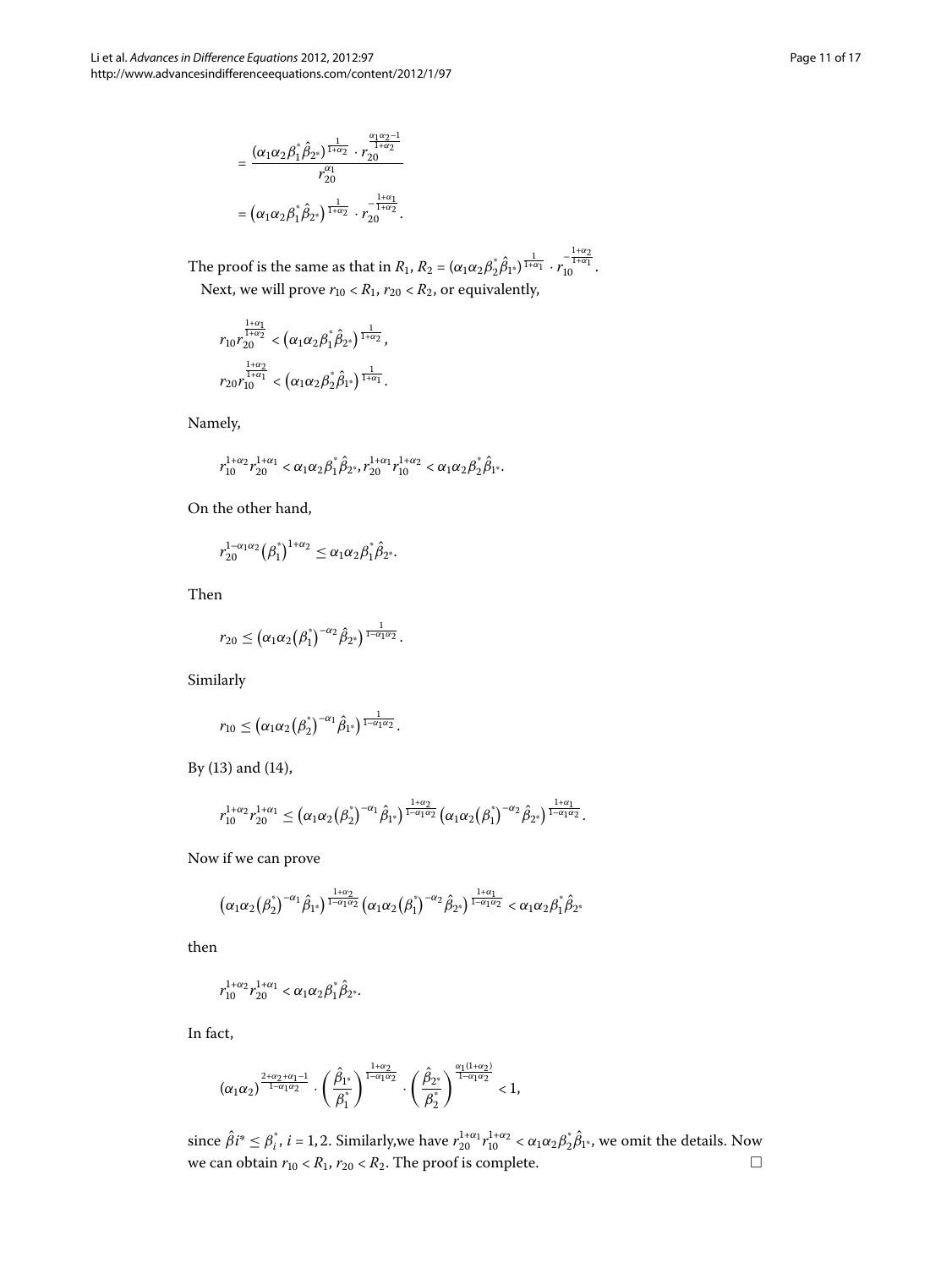<span id="page-11-4"></span><span id="page-11-3"></span>The case  $\gamma_1^* \le 0$ ,  $\gamma_{2^*} < 0 < \gamma_2^*$  ( $\gamma_2^* \le 0$ ,  $\gamma_{1^*} < 0 < \gamma_1^*$ ) **Theorem 6** Assume (*H*) are satisfied. If  $\gamma_1^* \leq 0$ ,  $\gamma_{2^*} < 0 < \gamma_2^*$  and

$$
\gamma_{2^*} \ge \left(1 - \frac{1}{\alpha_1 \alpha_2}\right) \left[\alpha_1 \alpha_2 \frac{\hat{\beta}_{2^*}}{(\beta_1^*)^{\alpha_2}}\right]^{\frac{1}{1 - \alpha_1 \alpha_2}},\tag{17}
$$

$$
\gamma_{1^*} \ge r_{11} - \hat{\beta}_{1^*} \cdot \frac{r_{11}^{\alpha_1 \alpha_2}}{(\beta_2^* + \gamma_2^* r_{11}^{\alpha_2})^{\alpha_1}},\tag{18}
$$

*where*  $0 < r_{11} < +\infty$  *is a unique positive solution of the equation* 

$$
r_1^{1-\alpha_1\alpha_2}(\beta_2^* + \gamma_2^* \cdot r_1^{\alpha_2})^{1+\alpha_1} = \alpha_1\alpha_2\beta_2^*\hat{\beta}_{1^*},
$$
\n(19)

<span id="page-11-2"></span><span id="page-11-0"></span>*then there exists a positive solution of (1).* 

*Proof* In this case, to prove that  $A: K \to K$ , it is sufficient to find  $r_1 < R_1$ ,  $r_2 < R_2$  such that

$$
\frac{\hat{\beta}_{1^*}}{R_2^{\alpha_1}} + \gamma_{1^*} \ge r_1, \qquad \frac{\beta_1^*}{r_2^{\alpha_1}} \le R_1,\tag{20}
$$

<span id="page-11-1"></span>
$$
\frac{\hat{\beta}_{2^*}}{R_1^{\alpha_2}} + \gamma_{2^*} \ge r_2, \qquad \frac{\beta_2^*}{r_1^{\alpha_2}} + \gamma_2^* \le R_2.
$$
\n(21)

If we fix  $R_1 = \frac{\beta_1^*}{r_1^{\alpha_1}}$ ,  $R_2 = \frac{\beta_2^*}{r_1^{\alpha_2}} + \gamma_2^*$ , then the first inequality of (21) holds if  $r_2$  satisfies

$$
\gamma_{2^*} \ge r_2 - \frac{\hat{\beta}_{2^*}}{R_1^{\alpha_2}} = r_2 - \frac{\hat{\beta}_{2^*}}{(\beta_1^*)^{\alpha_2}} \cdot r_2^{\alpha_1 \alpha_2},\tag{22}
$$

or equivalently

$$
\gamma_{2^*} \ge f(r_2) := r_2 - \frac{\hat{\beta}_{2^*}}{(\beta_1^*)^{\alpha_2}} \cdot r_2^{\alpha_1 \alpha_2}.
$$
\n(23)

Then the function  $f(r_2)$  possesses a minimum at

$$
r_{21} = \left[ \alpha_1 \alpha_2 \cdot \frac{\hat{\beta}_{2^*}}{(\beta_1^*)^{\alpha_2}} \right]^{\frac{1}{1-\alpha_1 \alpha_2}}, \tag{24}
$$

 $i.e., f(r_{21}) = \min_{r_2 \in (0, +\infty)} f(r_2).$ 

On the analogy of  $(22)$ , we obtain

$$
\gamma_{1} \geq r_{1} - \hat{\beta}_{1} \cdot \frac{r_{1}^{\alpha_{1}\alpha_{2}}}{(\beta_{2}^{*} + \gamma_{2}^{*}r_{1}^{\alpha_{2}})^{\alpha_{1}}},\tag{25}
$$

or equivalently,

$$
\gamma_{1^*} \ge h(r_1) := r_1 - \hat{\beta}_{1^*} \cdot \frac{r_1^{\alpha_1 \alpha_2}}{(\beta_2^* + \gamma_2^* r_1^{\alpha_2})^{\alpha_1}}.
$$
\n(26)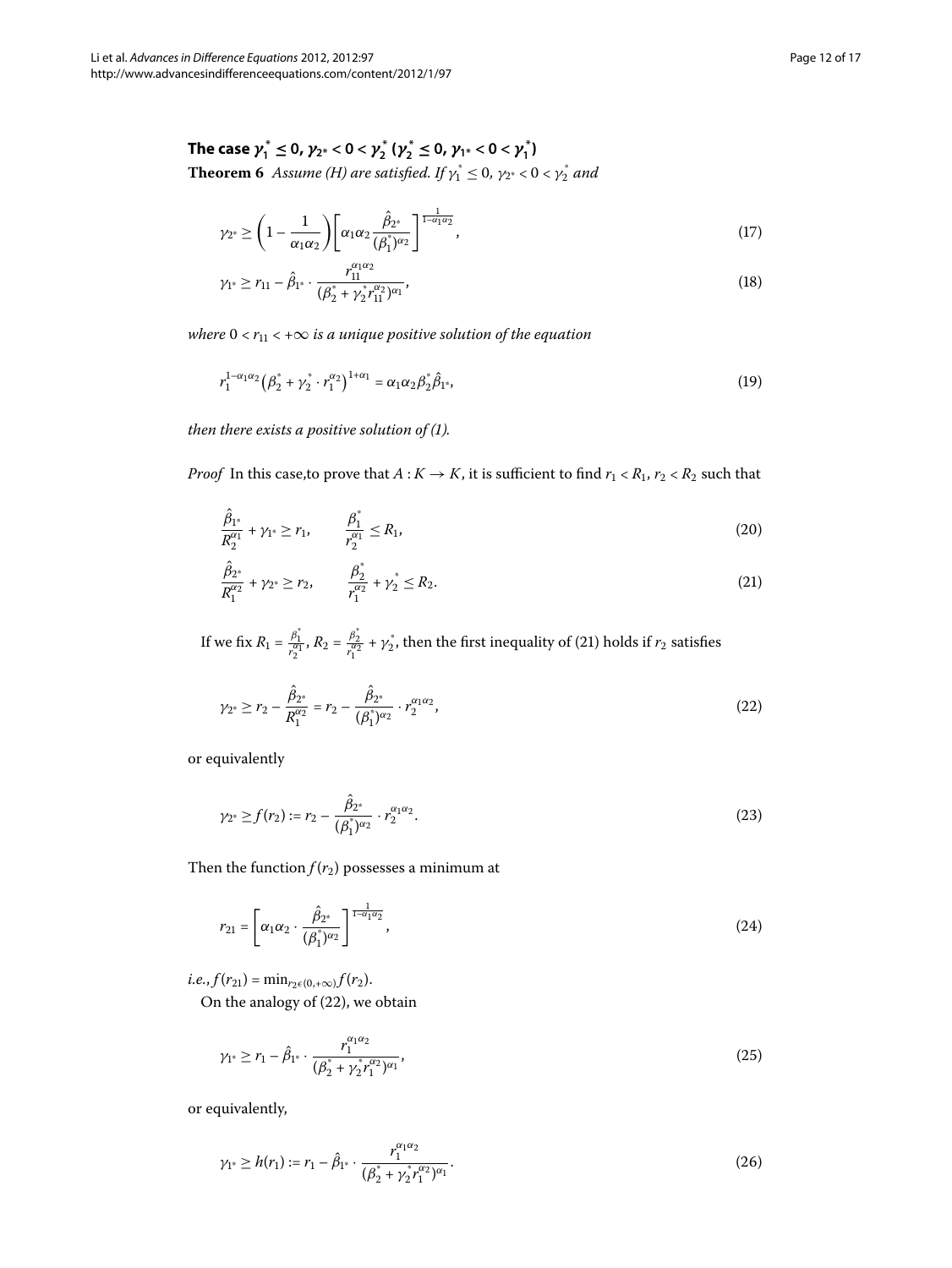According to

$$
h'(r_1) := 1 - \alpha_1 \alpha_2 \beta_2^* \hat{\beta}_{1^*} r_1^{\alpha_1 \alpha_2 - 1} \big( \beta_2^* + \gamma_2^* r_1^{\alpha_2} \big)^{-1 - \alpha_1}, \tag{27}
$$

we have  $h'(0) = -\infty$ ,  $h'(+\infty) = 1$ , then there exists  $r_{11}$  such that  $h'(r_{11}) = 0$ , and

$$
h''(r_1) = -\left[\alpha_1 \alpha_2 \beta_2^* \hat{\beta}_{1^*} (\alpha_1 \alpha_2 - 1) r_1^{\alpha_1 \alpha_2 - 2} (\beta_2^* + \gamma_2^* \cdot r_1^{\alpha_2})^{-1 - \alpha_1} \right. \\
\left. + \alpha_1 \alpha_2 \beta_2^* \hat{\beta}_{1^*} r_1^{\alpha_1 \alpha_2 - 1} (-1 - \alpha_1) (\beta_2^* + \gamma_2^* \cdot r_1^{\alpha_2})^{-2 - \alpha_1} \gamma_2^* \alpha_2 r_1^{\alpha_2 - 1} \right] > 0.
$$
\n(28)

Then the function *h*(*r*<sub>1</sub>) possesses a minimum at *r*<sub>11</sub>, *i.e.*, *h*(*r*<sub>11</sub>) = min<sub>*r*<sub>1</sub> $\epsilon$ (0,+ $\infty$ )</sub>*f*(*r*<sub>1</sub>). Note  $h'(r_{11}) = 0$ , then we have

$$
1-\alpha_1\alpha_2\beta_2^*\hat{\beta}_{1^*}r_{11}^{\alpha_1\alpha_2-1}\big(\beta_2^*+\gamma_2^*\cdot r_{11}^{\alpha_2}\big)^{-1-\alpha_1}=0.
$$

Namely,

$$
r_{11}^{1-\alpha_1\alpha_2}\big(\beta_2^*+\gamma_2^*\cdot r_{11}^{\alpha_2}\big)^{1+\alpha_1} = \alpha_1\alpha_2\beta_2^*\hat{\beta}_{1^*}.
$$

Taking  $r_2 = r_{21}$  and  $r_1 = r_{11}$  then the first inequality in (20[\)](#page-11-0) and (21) hold if  $\gamma_{2^*} \ge h(r_{21})$  and  $\gamma_{1*} \geq h(r_{11})$  $\gamma_{1*} \geq h(r_{11})$  which are just condition [\(](#page-11-4)17) and (18). The second inequalities hold directly by the choice of *R*<sub>2</sub> and *R*<sub>1</sub>, so it would remain to prove that  $R_1 = \frac{\beta_1^*}{r_{21}^{\alpha_1}} > r_{11}$ ,  $R_2 = \frac{\beta_2^*}{r_{11}^{\alpha_2}} + \gamma_2^* > r_{21}$ . Now we turn to prove that  $R_1 > r_{11}$ ,  $R_2 > r_{21}$ . First,

$$
R_{1} = \frac{\beta_{1}^{*}}{r_{21}^{\alpha_{1}}} = \frac{\beta_{1}^{*}}{\{[\alpha_{1}\alpha_{2} \cdot \frac{\hat{\beta}_{2}^{*}}{(\beta_{1}^{*})^{\alpha_{2}}}\}^{\frac{1}{1-\alpha_{1}\alpha_{2}}}}\}\n= \frac{\beta_{1}^{*}}{[\alpha_{1}\alpha_{2} \cdot \frac{\hat{\beta}_{2}^{*}}{(\beta_{1}^{*})^{\alpha_{2}}}\}^{\frac{\alpha_{1}}{1-\alpha_{1}\alpha_{2}}}}\n= \frac{(\beta_{1}^{*})^{1+\frac{\alpha_{1}\alpha_{2}}{1-\alpha_{1}\alpha_{2}}}}{(\alpha_{1}\alpha_{2} \cdot \hat{\beta}_{2}^{*})^{\frac{\alpha_{1}}{1-\alpha_{1}\alpha_{2}}}}\n= \frac{(\beta_{1}^{*})^{1+\frac{\alpha_{1}\alpha_{2}}{1-\alpha_{1}\alpha_{2}}}}{[(\alpha_{1}\alpha_{2} \cdot \hat{\beta}_{2}^{*})^{\alpha_{1}}]^{\frac{1}{1-\alpha_{1}\alpha_{2}}}}\n= \left[\frac{\beta_{1}^{*}}{(\alpha_{1}\alpha_{2} \cdot \hat{\beta}_{2}^{*})^{\alpha_{1}}}\right]^{\frac{1}{1-\alpha_{1}\alpha_{2}}}\n= \left[\frac{1}{(\alpha_{1}\alpha_{2})^{\alpha_{1}}} \cdot \frac{\beta_{1}^{*}}{(\hat{\beta}_{2}^{*})^{\alpha_{1}}}\right]^{\frac{1}{1-\alpha_{1}\alpha_{2}}} > \left[\alpha_{1}\alpha_{2} \cdot \frac{\hat{\beta}_{1}^{*}}{(\beta_{2}^{*})^{\alpha_{1}}}\right]^{\frac{1}{1-\alpha_{1}\alpha_{2}}}=r_{11},
$$

since  $\hat{\beta}_{i^*} \leq \beta_i^*$ ,  $i = 1, 2$ .

On the other hand,

<span id="page-12-1"></span><span id="page-12-0"></span>
$$
R_2 = \frac{\beta_2^*}{r_{11}^{\alpha_2}} + \gamma_2^* = \frac{\beta_2^* + \gamma_2^* \cdot r_{11}^{\alpha_2}}{r_{11}^{\alpha_2}}.
$$
\n(29)

By  $(18)$  $(18)$ , we have

$$
\beta_2^* + \gamma_2^* \cdot r_{11}^{\alpha_2} = \left(\alpha_1 \alpha_2 \beta_2^* \hat{\beta}_{1^*}\right)^{\frac{1}{1+\alpha_1}} r_{11}^{\frac{\alpha_1 \alpha_2 - 1}{1+\alpha_1}}.
$$
\n(30)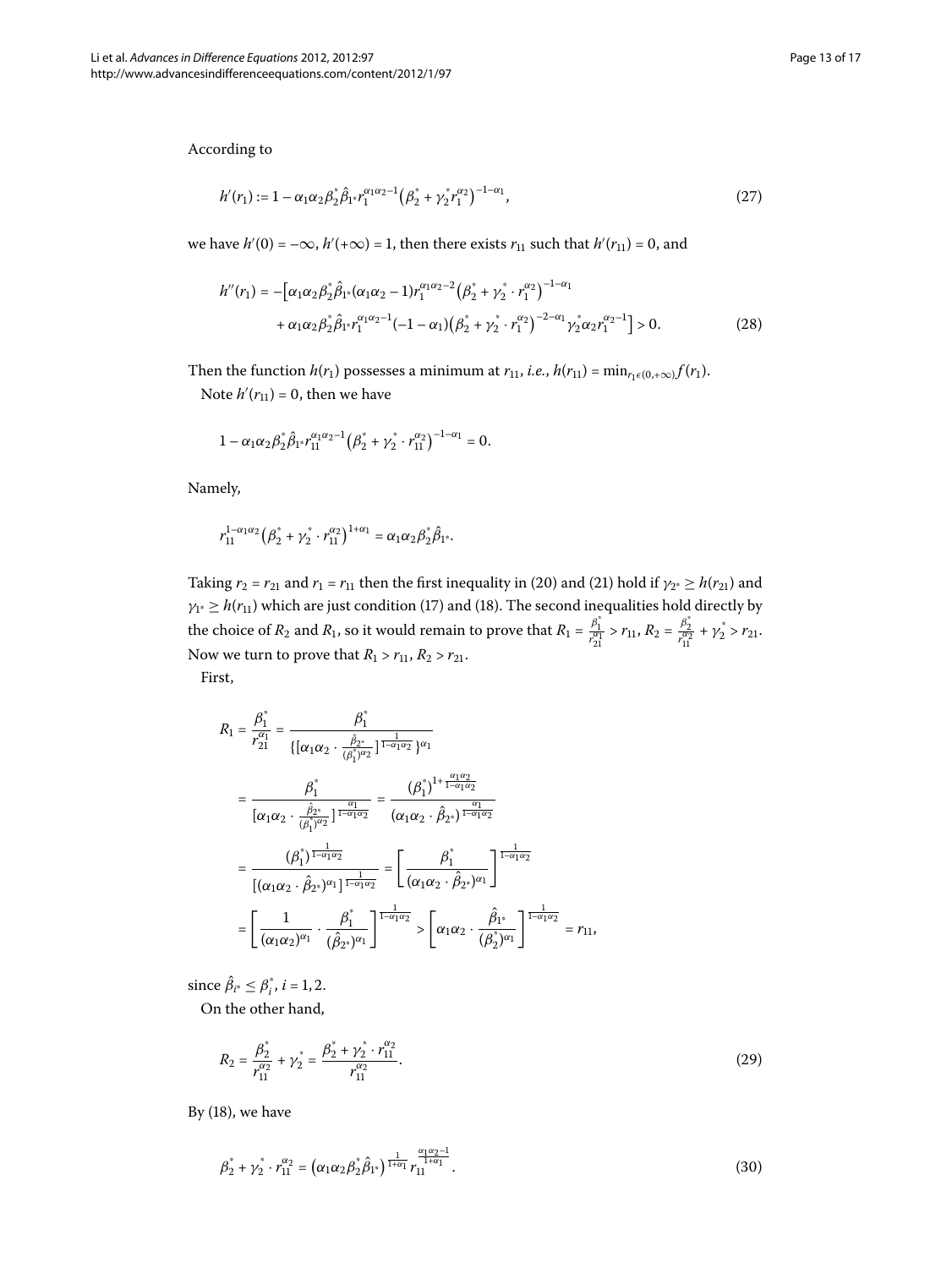<span id="page-13-3"></span> $\Box$ 

Combing  $(29)$  and  $(30)$ ,

<span id="page-13-4"></span>
$$
R_2 = \left(\alpha_1 \alpha_2 \beta_2^* \hat{\beta}_{1^*}\right)^{\frac{1}{1+\alpha_1}} r_{11}^{-\frac{1+\alpha_2}{1+\alpha_1}}.
$$
\n(31)

In what follows, we will verify that  $R_2 > r_{21}$ . In fact,

<span id="page-13-2"></span>
$$
(\alpha_1\alpha_2)^{\frac{2+\alpha_2+\alpha_1}{1-\alpha_1\alpha_2}-1}\cdot \left(\frac{\hat{\beta}_{2^*}}{\beta_2^*}\right)^{\frac{1+\alpha_1}{1-\alpha_1\alpha_2}}\cdot \left(\frac{\hat{\beta}_{1^*}}{\beta_1^*}\right)^{\frac{\alpha_2(1+\alpha_1)}{1-\alpha_1\alpha_2}}<1,
$$

since  $\hat{\beta}_{i^*} \leq \beta_i^*$ ,  $i = 1, 2$ . Thus

$$
\left(\alpha_1\alpha_2\beta_1^{\ast(-\alpha_2)}\hat{\beta}_{2^{\ast}}\right)^{\frac{1+\alpha_1}{1-\alpha_1\alpha_2}} \cdot \left(\alpha_1\alpha_2\beta_2^{\ast(-\alpha_1)}\hat{\beta}_{1^{\ast}}\right)^{\frac{1+\alpha_2}{1-\alpha_1\alpha_2}} < \alpha_1\alpha_2\beta_2^{\ast}\hat{\beta}_{1^{\ast}}.\tag{32}
$$

<span id="page-13-1"></span><span id="page-13-0"></span>On the other hand,

$$
r_{21}^{1-\alpha_1\alpha_2} \beta_1^{*(1+\alpha_2)} \le \alpha_1 \alpha_2 \beta_1^* \hat{\beta}_{2^*},
$$
  

$$
r_{11}^{1-\alpha_1\alpha_2} \beta_2^{*(1+\alpha_1)} \le \alpha_1 \alpha_2 \beta_2^* \hat{\beta}_{1^*}.
$$

Thus one can see easily note that

$$
r_{21} \leq \left(\alpha_1 \alpha_2 \beta_1^{*(-\alpha_2)} \hat{\beta}_{2^*}\right)^{\frac{1}{1-\alpha_1 \alpha_2}},\tag{33}
$$

$$
r_{11} \leq \left(\alpha_1 \alpha_2 \beta_2^{*(-\alpha_1)} \hat{\beta}_{1^*}\right)^{\frac{1}{1-\alpha_1 \alpha_2}}.\tag{34}
$$

From  $(33)$  and  $(34)$ ,

$$
r_{11}^{1+\alpha_2}r_{21}^{1+\alpha_1} \leq \left(\alpha_1\alpha_2\beta_2^{*(-\alpha_1)}\hat{\beta}_{1^*}\right)^{\frac{1+\alpha_2}{1-\alpha_1\alpha_2}}\left(\alpha_1\alpha_2\beta_1^{*(-\alpha_2)}\hat{\beta}_{2^*}\right)^{\frac{1+\alpha_1}{1-\alpha_1\alpha_2}}.
$$
\n(35)

Combing  $(32)$  $(32)$  and  $(35)$ ,

$$
r_{11}^{1+\alpha_2}r_{21}^{1+\alpha_1} < \alpha_1\alpha_2\beta_2^*\hat{\beta}_{1^*}.
$$

Therefore,

$$
r_{21}r_{11}^{\frac{1+\alpha_2}{1+\alpha_1}} < \left(\alpha_1\alpha_2\beta_2^*\hat{\beta}_{1^*}\right)^{\frac{1}{1+\alpha_1}}.
$$

Recall (31[\)](#page-13-4), we obtain  $r_{21} < R_2$  immediately. The proof is complete.

,

Similarly, we have the following theorem.

**Theorem** 7 Assume [\(H](#page-3-0)) are satisfied. If  $\gamma_2^* \leq 0$ ,  $\gamma_{1^*} < 0 < \gamma_1^*$  and

$$
\begin{aligned} \gamma_{1^*}&\geq\left(1-\frac{1}{\alpha_1\alpha_2}\right)\cdot\left[\alpha_1\alpha_2\frac{\hat\beta_{1^*}}{(\beta_2^*)^{\alpha_1}}\right]^{\frac{1}{1-\alpha_1\alpha_2}}\\ \gamma_{2^*}&\geq r_{21}-\hat\beta_{2^*}\cdot\frac{r_{21}^{\alpha_1\alpha_2}}{(\beta_1^*+\gamma_1^*r_{21}^{\alpha_1})^{\alpha_2}}, \end{aligned}
$$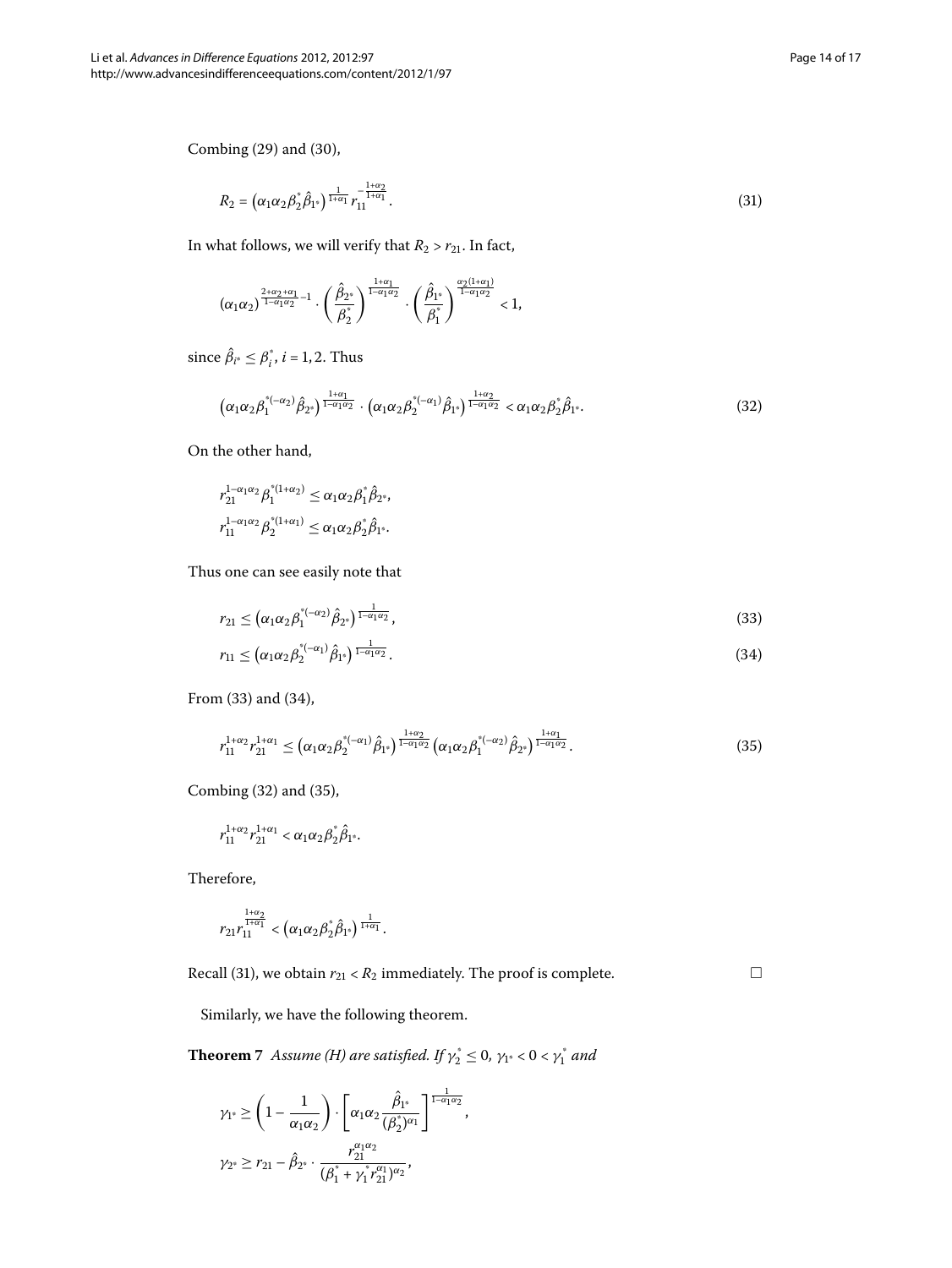*where*  $0 < r_{21} < +\infty$  *is a unique positive solution of the equation* 

$$
r_2^{1-\alpha_1\alpha_2}(\beta_1^* + \gamma_1^* \cdot r_2^{\alpha_1})^{1+\alpha_2} = \alpha_1\alpha_2\beta_1^*\hat{\beta}_{2^*},
$$

*then there exists a positive solution of (1).* 

The case  $\gamma_{1^*} \ge 0$ ,  $\gamma_{2^*} < 0 < \gamma_2^*$  ( $\gamma_{2^*} \ge 0$ ,  $\gamma_{1^*} < 0 < \gamma_1^*$ ) **Theorem 8** Assume [\(H](#page-3-0)) are satisfied. If  $\gamma_{1^*} \geq 0$ ,  $\gamma_{2^*} < 0 < \gamma_2^*$  and

$$
\gamma_{2^*} \geq r_{22} - \hat{\beta}_{2^*} \cdot \frac{r_{22}^{\alpha_1 \alpha_2}}{(\beta_1^* + \gamma_1^* r_{22}^{\alpha_1})^{\alpha_2}},
$$

*where*  $0 < r_{22} < +\infty$  *is a unique positive solution of the equation* 

$$
r_2^{1-\alpha_1\alpha_2}\big(\beta_1^*+\gamma_1^*\cdot r_2^{\alpha_1}\big)^{1+\alpha_2}=\alpha_1\alpha_2\beta_1^*\hat{\beta}_{2^*},
$$

<span id="page-14-0"></span>*then there exists a positive T-periodic solution of [\(](#page-0-1)1).* 

*Proof* In this case, to prove that  $A: K \to K$ , it is sufficient to find  $r_1 < R_1$ ,  $r_2 < R_2$  such that

$$
\frac{\hat{\beta}_{1^*}}{R_2^{\alpha_1}} \ge r_1, \qquad \frac{\beta_1^*}{r_2^{\alpha_1}} + \gamma_1^* \le R_1. \tag{36}
$$

$$
\frac{\hat{\beta}_{2^*}}{R_1^{\alpha_2}} + \gamma_{2^*} \ge r_2, \qquad \frac{\beta_2^*}{r_1^{\alpha_2}} + \gamma_2^* \le R_2.
$$
\n(37)

If we fix  $R_1 = \frac{\beta_1^*}{r_2^{a_1}} + \gamma_1^*, R_2 = \frac{\beta_2^*}{r_1^{a_2}} + \gamma_2^*,$  then the first inequality of (37[\)](#page-14-0) satisfies

$$
\hat{\beta}_{2^*}\cdot \left(\frac{\beta_1^*}{r_2^{\alpha_1}}+\gamma_1^*\right)^{-\alpha_2}+\gamma_{2^*}\geq r_2,
$$

or equivalently

$$
\gamma_{2^*} \geq l(r_2) := r_2 - \frac{\hat{\beta}_{2^*}}{(\beta_1^* + \gamma_1^* r_2^{\alpha_1})^{\alpha_2}} \cdot r_2^{\alpha_1 \alpha_2}.
$$

Then the function *l*(*r*<sub>2</sub>) possesses a minimum at *r*<sub>22</sub>, *i.e.*, *l*(*r*<sub>22</sub>) = min<sub>*r*<sub>2</sub> $\epsilon$ (0,+∞)</sub> *l*(*r*<sub>2</sub>). Note  $l'(r_{22}) = 0$ , then we have

$$
1 - \alpha_1 \alpha_2 \beta_1^* \hat{\beta}_{2^*} r_{22}^{\alpha_1 \alpha_2 - 1} (\beta_1^* + \gamma_1^* \cdot r_{22}^{\alpha_1})^{-1 - \alpha_2} = 0.
$$

Therefore,

$$
r_{22}^{1-\alpha_1\alpha_2}(\beta_1^* + \gamma_1^* \cdot r_{22}^{\alpha_1})^{1+\alpha_2} = \alpha_1\alpha_2\beta_1^*\hat{\beta}_{2^*}.
$$

Note that  $\hat{\beta}i^*, \beta_{i^*} > 0$ ,  $i = 1, 2$ . And taking  $r_2 = r_{22}$ ,  $R_1 = \frac{\beta_1^*}{r_{22}^{\alpha_1}} + \gamma_1^*, r_1 = \frac{1}{R_2}$ , it is sufficient to find  $r_1 < R_1$ ,  $r_2 < R_2$  such that

$$
R_2^{\alpha_1-1} \leq \beta_1^*, \qquad R_2^{\alpha_2} \beta_2^* + \gamma_2^* \leq R_2
$$

and these inequalities hold for  $R_2$  big enough because  $\alpha_i$  < 1. The proof is completed.  $\Box$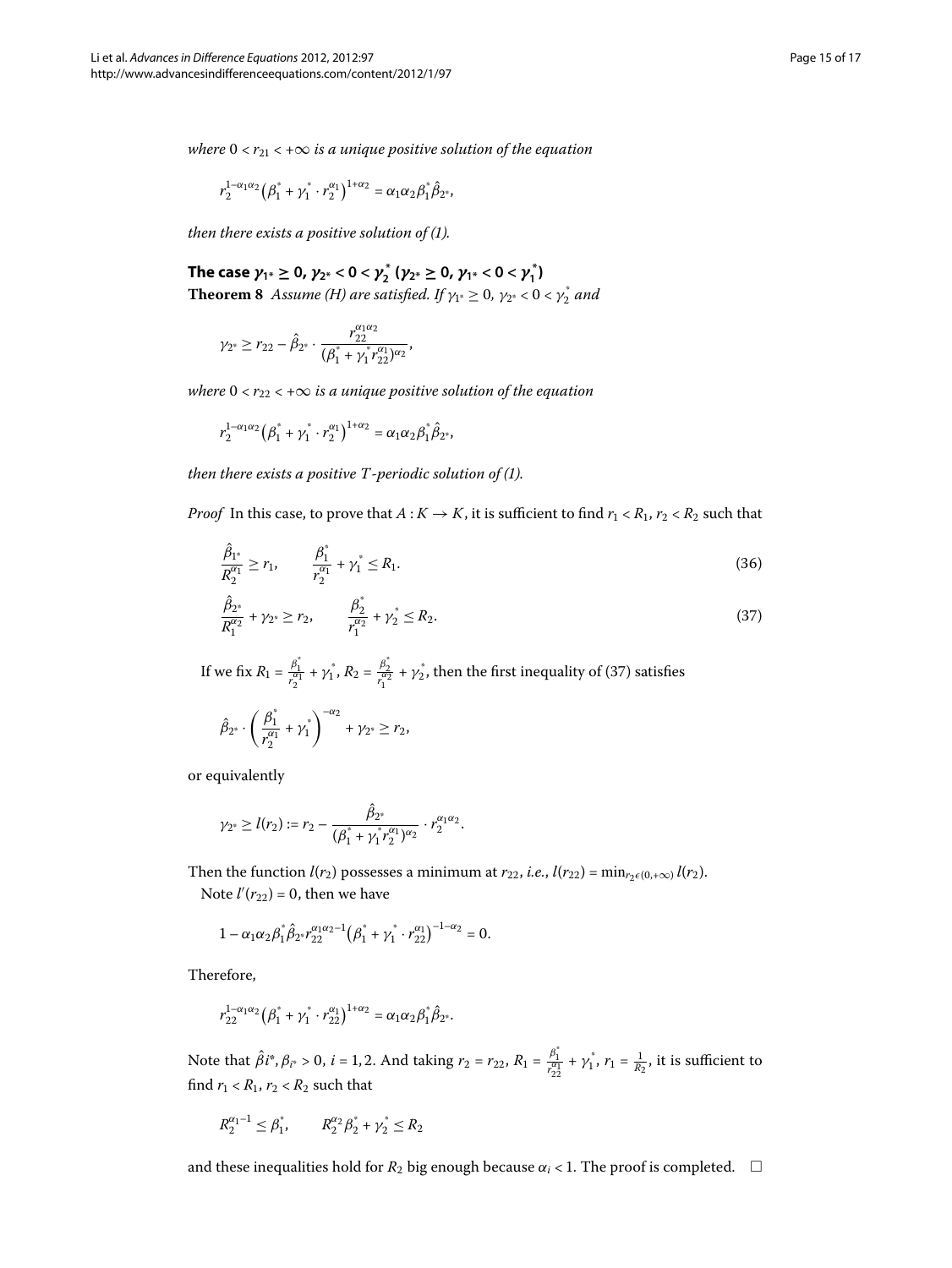Similarly, we have the following theorem.

**Theorem 9** Assume [\(H\)](#page-3-0) are satisfied. If  $\gamma_{2^*} \geq 0$ ,  $\gamma_{1^*} < 0 < \gamma_1^*$  and

$$
\gamma_{1^*} \geq r_{12} - \hat{\beta}_{1^*} \cdot \frac{r_{12}^{\alpha_1 \alpha_2}}{(\beta_2^* + \gamma_2^* r_{12}^{\alpha_2})^{\alpha_1}},
$$

*where*  $0 < r_{12} < +\infty$  *is a unique positive solution of the equation* 

<span id="page-15-1"></span>
$$
r_1^{1-\alpha_1\alpha_2}(\beta_2^* + \gamma_2^* \cdot r_1^{\alpha_2})^{1+\alpha_1} = \alpha_1\alpha_2\beta_2^*\hat{\beta}_{1^*},
$$

*then there exists a positive solution of (1).* 

#### <span id="page-15-0"></span>**Competing interests**

The authors declare that they have no competing interests.

#### **Authors' contributions**

WL, YF, BS, and YP have critically revised the manuscript and have made substantial contributions to conception. WL designed the research and drafted the manuscript. YF, BS and YP revised it critically for important intellectual content. All authors read and approved the final manuscript.

#### <span id="page-15-2"></span>**Author details**

<sup>1</sup>School of Management, Jilin University, Changchun, Jilin 130012, P.R. China. <sup>2</sup>School of Mathematics, Jilin University, Changchun, Jilin 130012, P.R. China.

#### **Acknowledgement**

<span id="page-15-7"></span><span id="page-15-6"></span>This study was supported by the National Science Founds of China (NO. 71172019).

#### Received: 7 May 2012 Accepted: 29 May 2012 Published: 2 July 2012

#### **References**

- 1. Agarwal, RP: Difference Equations and Inequalities: Theory, Methods and Applications. Dekker, New York (1992)
- 2. Agarwal, RP, Henderson, J: Positive solutions and nonlinear problems for third-order difference equation. Comput. Math. Appl. 36, 347-355 (1998)
- 3. Agarwal, RP, O'Regan, D: Multiple solutions for higher-order difference equations. Comput. Math. Appl. 37, 39-48 (1999)
- 4. Agarwal, RP, O'Regan, D: Discrete conjugate boundary value problems. Appl. Math. Lett. 37, 39-48 (1999)
- 5. Yuan, C: Positive solutions of a singular positone and semipositone boundary value problems for fourth-order difference equations. Discrete Dyn. Nat. Soc. 2010, Article ID 312864 (2010)
- 6. Avery, RI, Chyan, CJ, Henderson, J: Twin solutions of boundary value problems for ordinary differential equations and finite difference equations. Comput. Math. Appl. 42, 695-704 (2001)
- 7. Eloe, PW: A generalization of concavity for finite differences. J. Math. Anal. Appl. 36(10-12), 109-113 (1998)
- 8. Erbe, LH, Xia, HX, Yu, JS: Global stability of linear non-autonomous delay difference equations. J. Differ. Equ. Appl. 1, 151-161 (1995)
- 9. Hao, ZC: Nonnegative solutions for semilinear third-order difference equation boundary value problems. Acta Sci. Math. 21A, 225-229 (2001) (in Chinese)
- 10. Henderson, J, Wong, PJY: Positive solutions for a system of nonpositive difference equations. Aequ. Math. 62, 249-261 (2001)
- <span id="page-15-4"></span>11. Kocic, VL, Ladas, G: Global Behavior of Nonlinear Difference Equations of Higher Order with Applications. Kluwer Academic, Boston (1993)
- <span id="page-15-3"></span>12. Hatsunaga, H, Hara, T, Sakata, S: Global attractivity for a nonlinear difference equation with variable delay. Comput. Math. Appl. 41, 543-551 (2001)
- <span id="page-15-5"></span>13. Zhang, B, Kong, L, Sun, Y, Deng, X: Existence of positive solutions for BVPs of fourth-order difference equations. Appl. Math. Comput. 131, 583-591 (2002)
- 14. Ma, R, Gao, C: Sign-changing solutions of nonlinear boundary value problems of difference equations. Indian J. Pure Appl. Math. 39, 323-332 (2008)
- 15. Bai, D, Xu, Y: Positive solutions for semipositone BVPs of second-order difference equations. Indian J. Pure Appl. Math. 39, 59-68 (2008)
- 16. He, Z, Yu, J: On the existence of positive solutions of fourth-order difference equations. Appl. Math. Comput. 161, 139-148 (2005)
- 17. He, T, Su, Y: On discrete fourth-order boundary value problems with three parameters. J. Comput. Appl. Math. 233, 2506-2520 (2010)
- 18. Yuan, C, Jiang, D, O'Regan, D: Existence and uniqueness of positive solutions for fourth-order nonlinear singular continuous and discrete boundary value problems. Appl. Math. Comput. 203, 194-201 (2008)